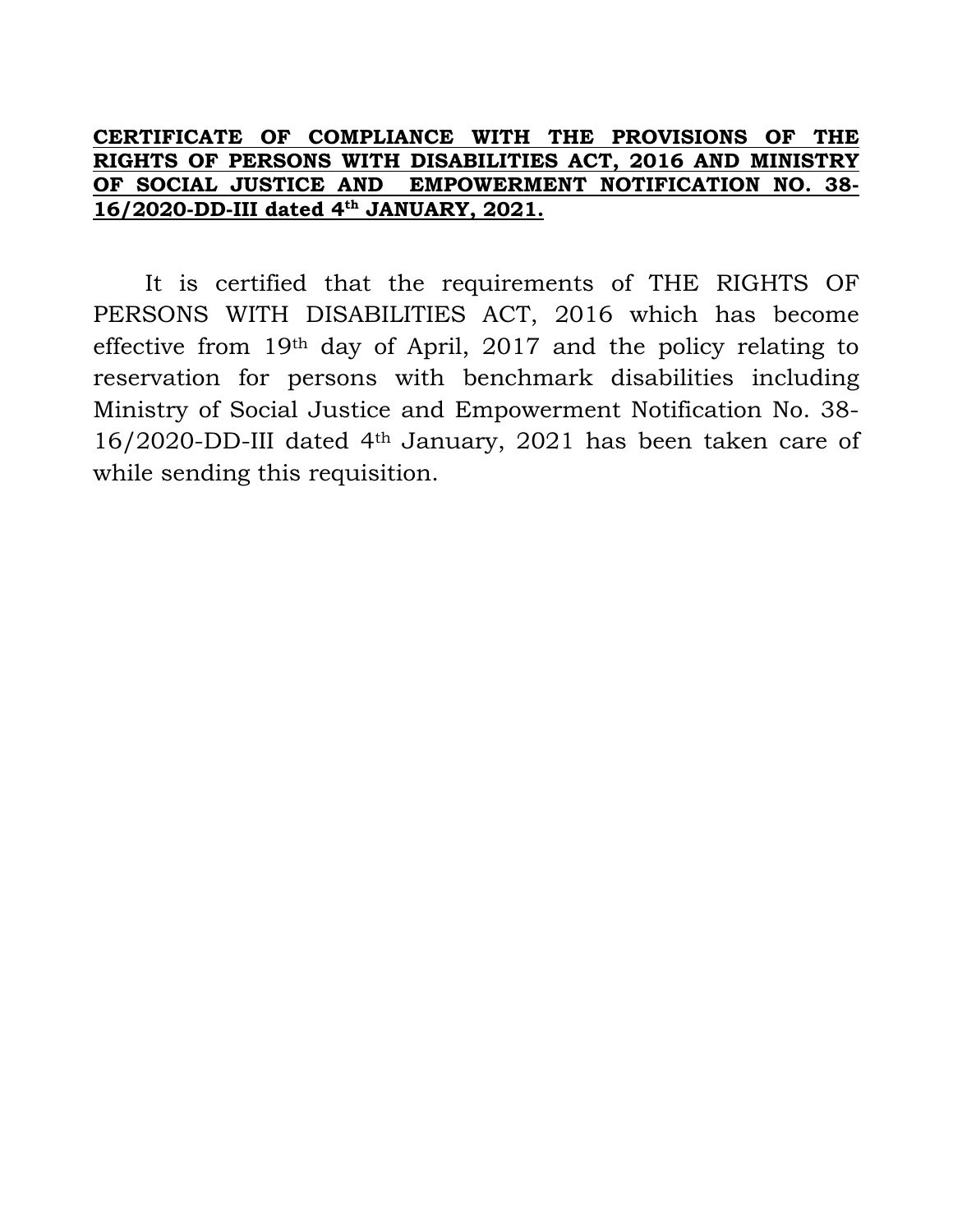## **PROFORMA FOR REQUISITION TO THE UPSC**

(Please furnish this proforma duly filled in duplicate)

Name of the Organisation Requisitioning:

Recruitment to the post(s) of:

1. Is the Requisitioning Authority empowered by the administrative Ministry/Department to place the Requisition with the UPSC directly?

2. Brief particulars of the posts:

| Designation | Pay scale &<br>total<br>emoluments*<br>(excluding)<br>HRA & CCA) | Group $\&$<br>Service<br>Cadre |                        | Total No. of Posts<br>sanctioned |
|-------------|------------------------------------------------------------------|--------------------------------|------------------------|----------------------------------|
|             |                                                                  |                                | Temporary<br>Permanent |                                  |
|             |                                                                  |                                |                        |                                  |

\*Higher initial pay may be recommended by the Commission for specially qualified and experienced candidates.

3. (a) Number of vacancies for which this requisition is being sent:

| <b>CATEGORY</b>                             | <b>PERMANENT</b> | <b>TEMPORARY</b> | <b>TOTAL</b> |
|---------------------------------------------|------------------|------------------|--------------|
| <b>Scheduled Caste</b><br>(i)               |                  |                  |              |
| Scheduled Tribe<br>(iii)                    |                  |                  |              |
| Other Backward Class<br>(iii)               |                  |                  |              |
| Unreserved<br>(iv)                          |                  |                  |              |
| Economically Weaker Section<br>(v)          |                  |                  |              |
| Persons with Benchmark<br>(v <sub>i</sub> ) |                  |                  |              |
| <b>Disabilities</b>                         |                  |                  |              |
| Total of (i) to (vi)                        |                  |                  |              |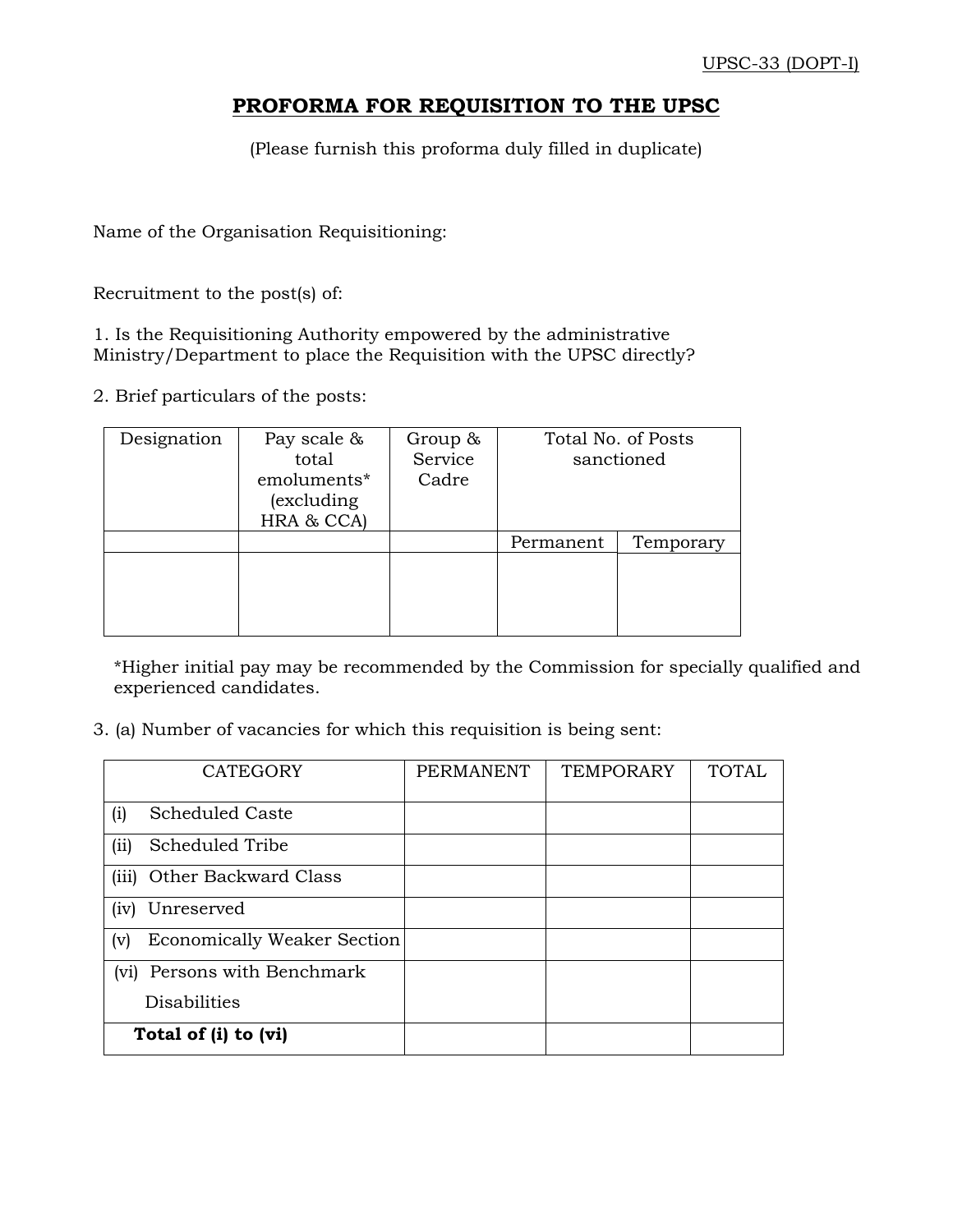(b) Whether vacancy/vacancies has/have been identified as suitable to be filled by *Persons with Benchmark Disabilities*:

| S1.<br>No. | <b>Disability Category</b>                                                                                                  | Sub-category<br>of disability<br>permissible |
|------------|-----------------------------------------------------------------------------------------------------------------------------|----------------------------------------------|
| (i)        | Blindness and Low vision                                                                                                    |                                              |
| (ii)       | Deaf and Hard of hearing                                                                                                    |                                              |
| (iii)      | Locomotor Disability including<br>Cerebral Palsy, Leprosy Cured,<br>Dwarfism, Acid Attack Victims and<br>Muscular Dystrophy |                                              |
| (iv)       | Autism, Intellectual Disability,<br>Specific Learning Disability and<br>Mental Illness;                                     |                                              |
| (v)        | Multiple Disabilities from amongst<br>persons under clauses (i) to (iv)<br>including deaf-blindness                         |                                              |
|            | <b>Total:</b>                                                                                                               |                                              |

(c) How did the vacancies arise?

(d) Has the Screening Committee cleared the vacancy(-ies) as per DOP&T OM No. 2/8/2001-PIC dt. 16.05.2001?

(e) Has the reservation for SC, ST, OBC and EWS been worked out on the basis of general principles as laid down in the DOP&T OM No. 36012/2/96- Estt.(Res) dated 02.07.97, and the newly recast group wise post-based reservation roster register as mentioned in Para 6 of DOP&T OM No. 36039/1/2019-Estt(Res) dated 31.01.2019?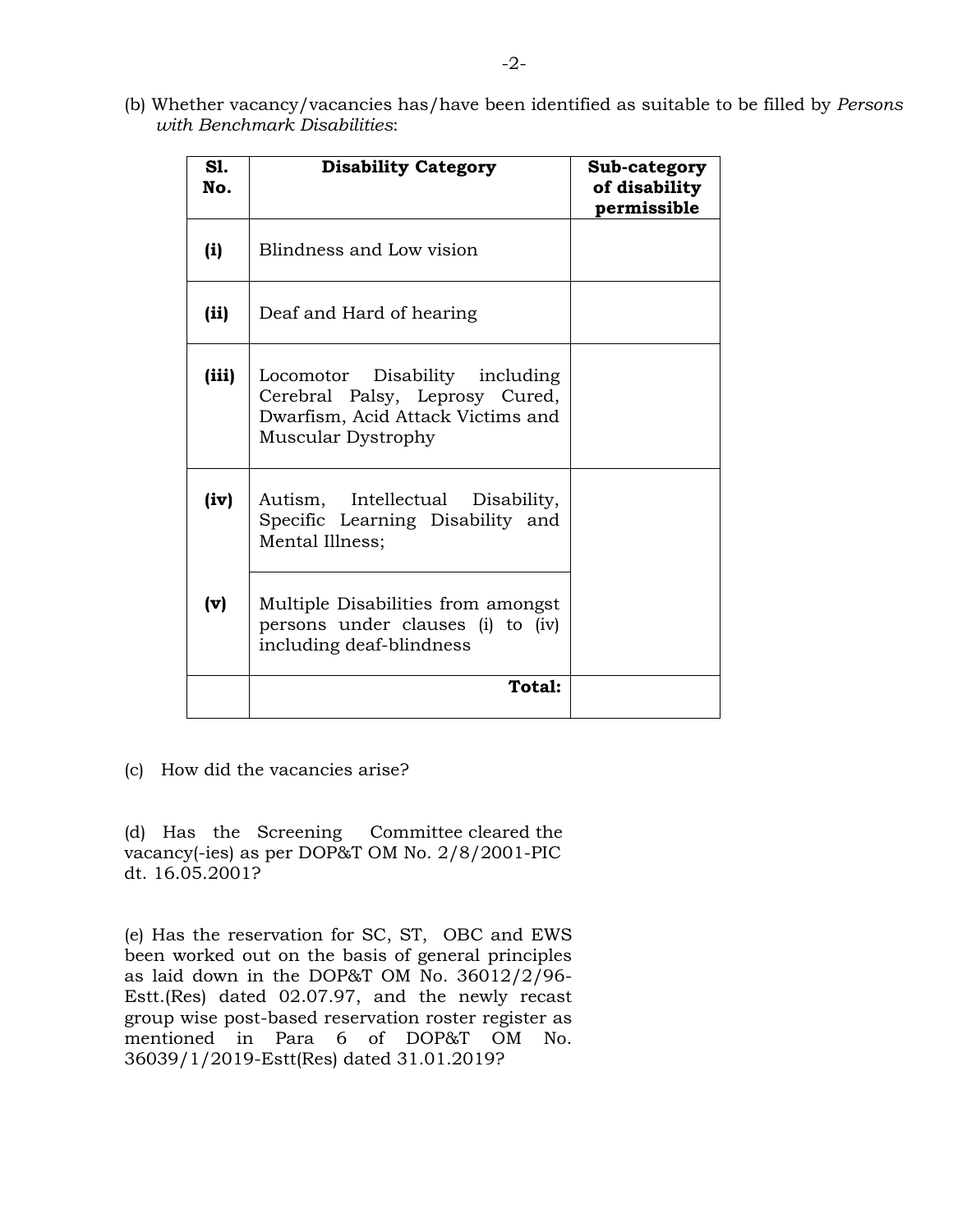(f) Have the vacancies reserved for persons with benchmark disabilities been worked out on the basis of 100 point vacancy roster as per DoP&T's O.M. No. 36035/02/2017-Estt(Res) dated 15/01/2018?

- 4. (a) If the vacancy/vacancies is/are Permanent/Temporary, on what basis is it/are these to be filled up (strike out appropriately).
	- (b) If the vacancy/vacancies is/are temporary, whether these will exist for more than three years, in terms of the M/o Home Affairs OM No.F.2/4/67-Estt.(B) dated 08.06.67.
- 5. Whether there is litigation underway/ pending in any Court of Law in respect of post(s) being presently requisitioned.
	- (a) If so, state the present status of the case with OA No./CWP No./SLP No. etc. A copy of directions received from the Court of Law, if any may be enclosed with the requisition.
	- (b) Also state the effect such a Court case may have on the present requisition.
- Note: Details of court case(s), if any, arising after sending the requisition and the effect such court case(s) may have on the requisition sent shall be conveyed to the Commission immediately and without fail.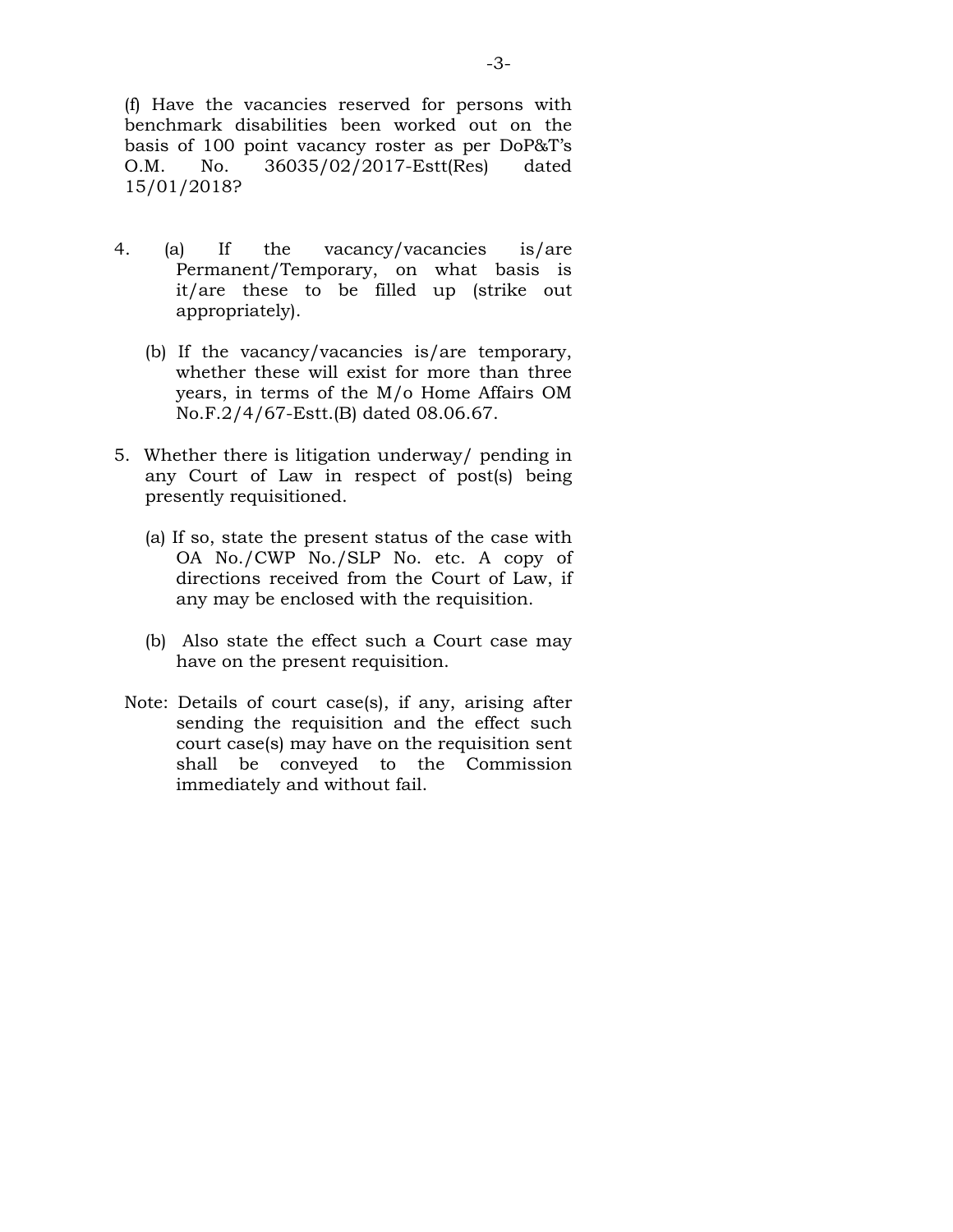6. Have Recruitment Rules for the posts been approved by the UPSC?

(a) If so, state the reference number & date of the Commission letter and enclose an updated and authenticated copy of the rules. An attested and authenticated copy of notified RRs containing G.S.R. No., alongwith the latest amendments, if any, must be enclosed with the requisition.

(b)If not enclosed, give the reason(s).

(c)Please state if a reference for amendment/revision of the Recruitment Rules has been made to the Commission. If so, state Ministry/Department's letter number and date.

- 7. Whether the notified Recruitment Rules referred to in Para 6 (a) to (c) are more than five (5) years old as of now.
- (a)(1) If these rules were got reviewed, state the reference number and date of the proposal sent to the Commission.
- (a)(2) If not reviewed, state the reason(s).
- (a)(3) Whether the post(s) now requisitioned is/are to be advertised/filled up on the basis of the existing Recruitment Rules, which are more than five years old.
- (b)(1)Whether the post(s) now requisitioned was/were ever upgraded after the notification of the existing Recruitment Rules.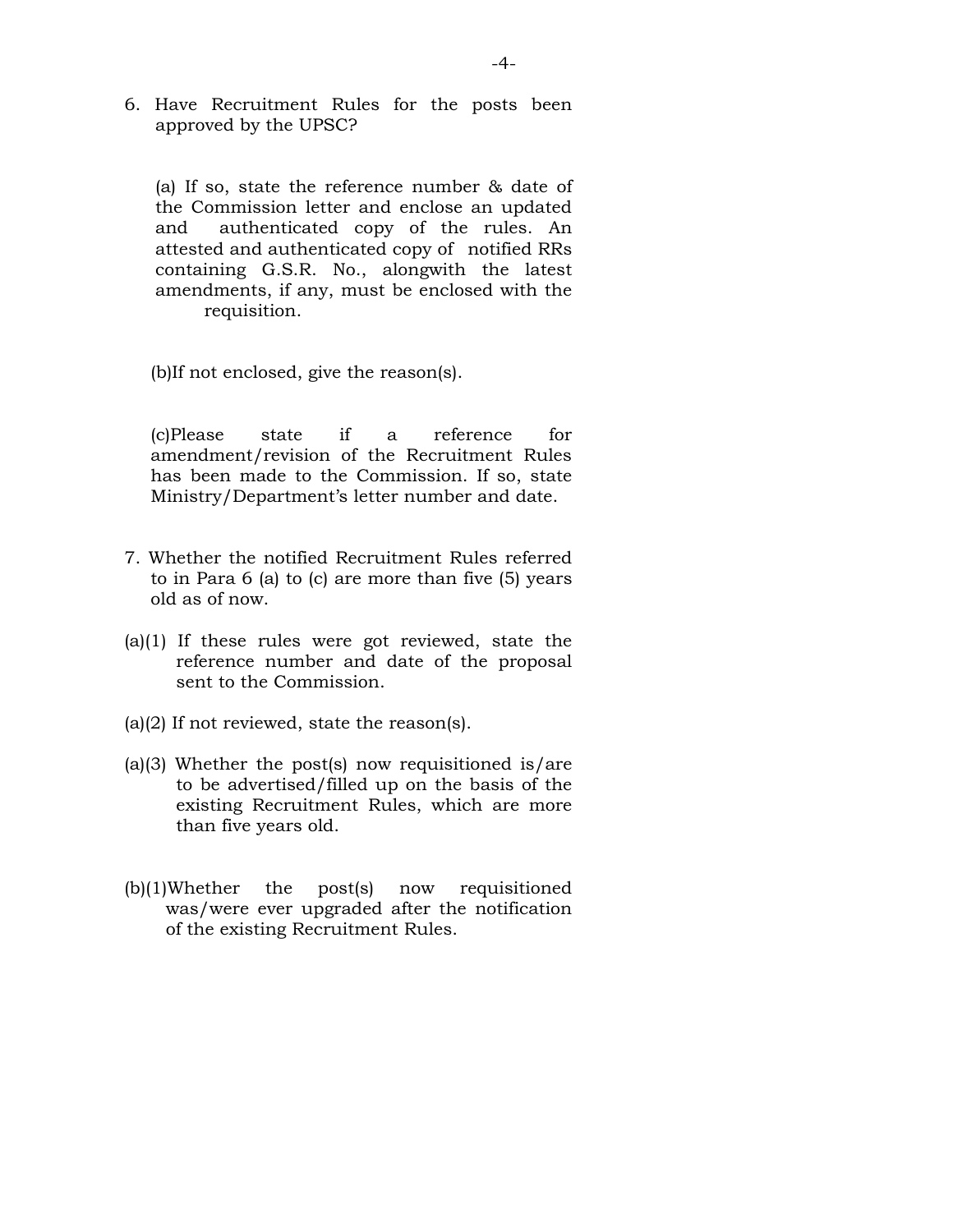- (b)(2) If so, state the reference and date of the Ministry/Department letter to the Commission. State the G.S.R. No. & date of the notification.
- (b)(3) If the Commission was not approached, state the reason.
- 8. Please state whether the present vacancy or vacancies come under the direct recruitment quota.
- 9.(a) If Recruitment Rules provide for other modes, please state what action was taken and the reference and date of the communication from UPSC.
	- (b) If the present requisition for direct recruitment is on account of some other method of recruitment having failed, State the reference number & date of the Commission advice to the Ministry/Department to resort to direct recruitment.

### 10. Qualification(s)

- (a) Essential :
- (b) Desirable :
- (c) Experience :

11. Age limit(s) and the permissible relaxation for Central Govt. Employees/SC/ST/ OBC/ Persons with Benchmark Disabilities etc.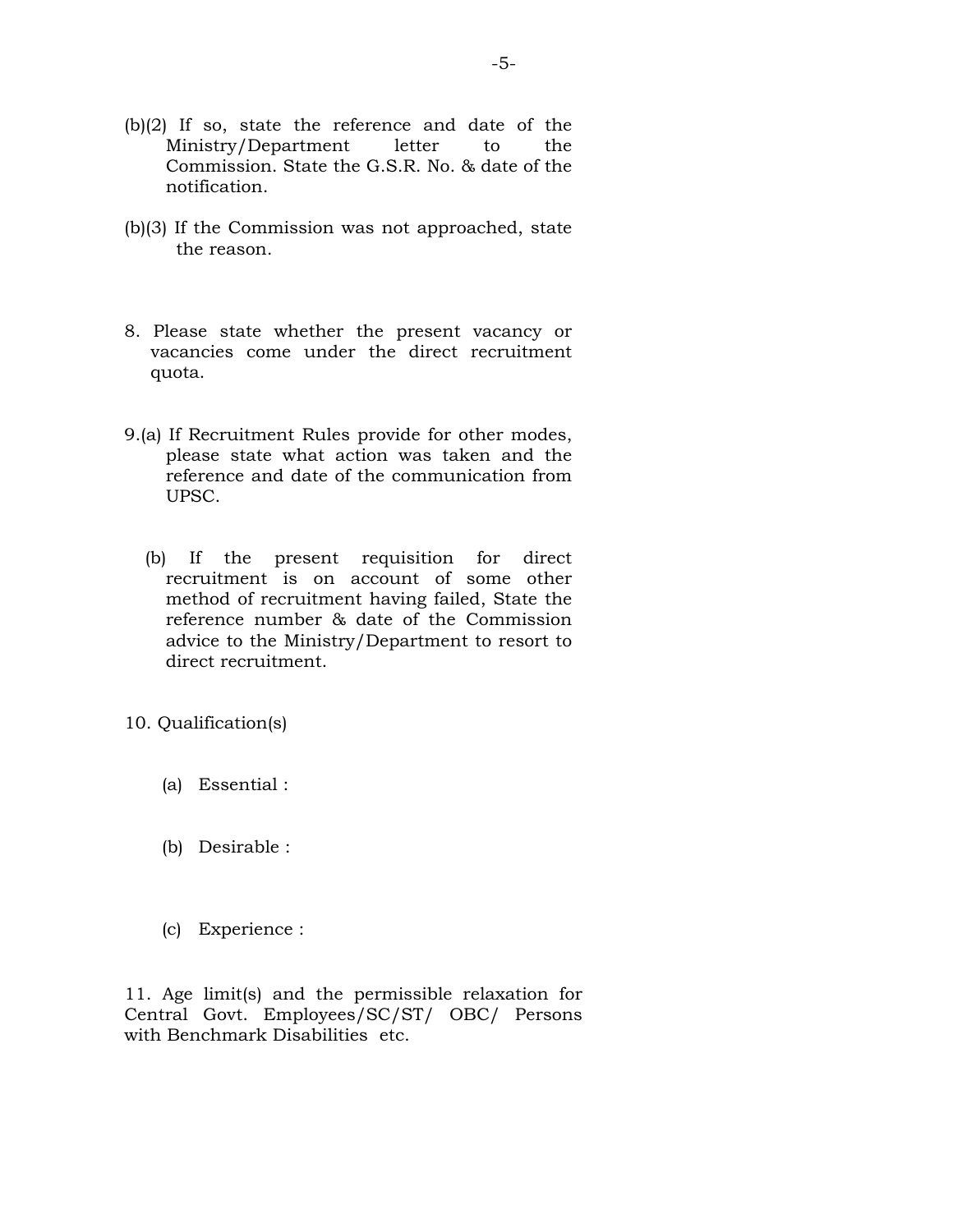12. Period of Probation.

#### 13. Duties in brief

(Be precise write in not more than 40 words)

14. Place(s) where the officer(s) will be required to serve.

15. Whether the benefit of added years of service, admissible under Rule 30 of the CCS (Pension) Rules, is applicable.

16. Any other requirement or conditions not covered above.

17. If direct recruitment was made earlier for identical posts, state the reference and date of the latest communication from the Commission.

18. Name, address & telephone number of the Ministry Representative with whom these proposals may be discussed.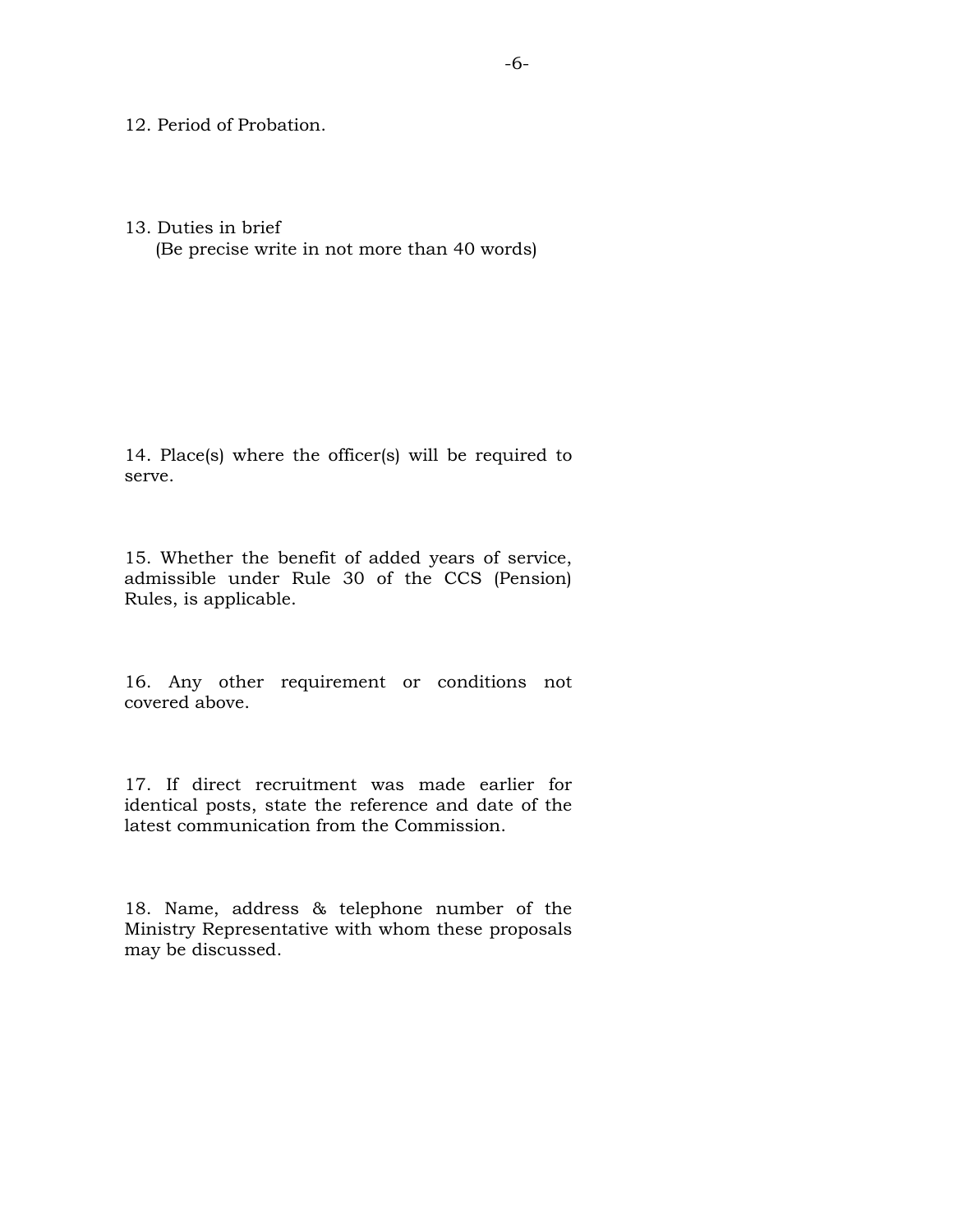#### 19. \*It is certified that:

(a) the requirements of "THE RIGHTS OF PERSONS WITH DISABILITIES ACT, 2016" which has become effective from 19th day of April, 2017 and the policy relating to reservation for persons with benchmark Disabilities **including Ministry of Social Justice and Empowerment Notification No. 38-16/2020-DD-III dated 4th January, 2021** has been taken care of while sending this requisition. The vacancies reported in this requisition fall at points no.\_\_\_\_\_\_ of cycle no.\_\_\_\_\_\_\_ of 100 point reservation roster out of which \_\_\_\_\_\_\_\_\_\_ number of vacancies are reserved for persons with benchmark disabilities, and

\*i) the post of ……………………………… under this requisition has been identified as being suitable or being manned by *persons with benchmark disabilities*. Vacancies reserved for the *persons with benchmark disabilities* have been suitably shown in the vacancy proforma.

#### OR

\*ii) the post of ……………………………………… under this requisition has been identified as being suitable to be manned by p*ersons with benchmark disabilities*. None of the proposed vacancies is earmarked as reserved for the *persons with benchmark disabilities* (i.e. Post is suitable but not Reserved for *persons with benchmark disabilities)* .

#### OR

\*iii) the post of ………………… being requisitioned has not been identified as being suitable to be manned by persons with *benchmark disabilities* (i.e. Post is not suitable and thus not Reserved for persons with benchmark disabilities).

### OR

\*iv) the agency for which this requisition …………………….. is being sent, is exempt from the provision of *Section 34 of The Rights of Persons With Disabilities Act, 2016.* 

(b) The indent is being placed after scrutiny of all Direct Recruitment vacancies and enforcing the reduction as per procedure given in the DOP&T OM No. 2/8/2001-PIC, dated 16.05.2001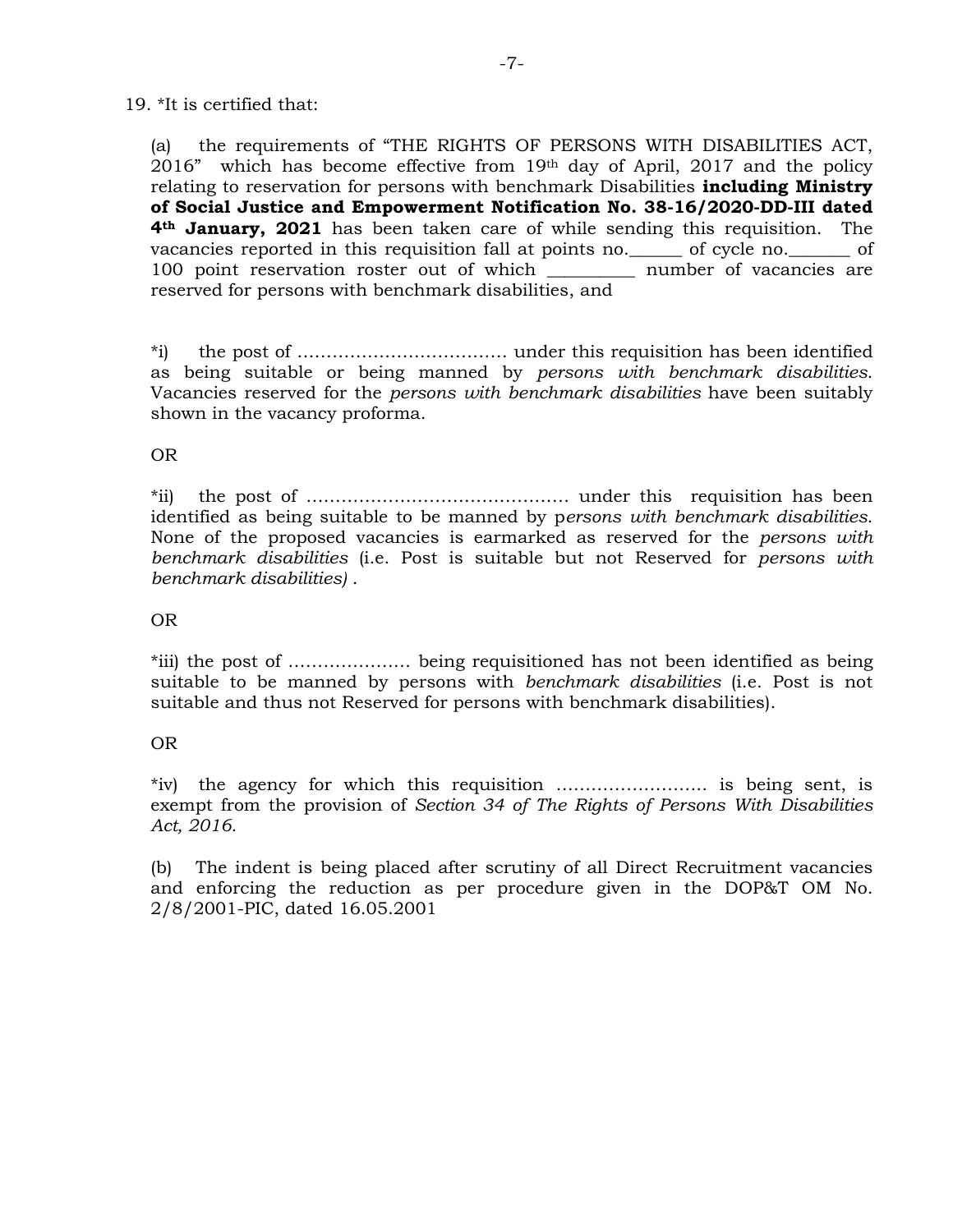(c) No Objection Certificates have been obtained from the Surplus Cell of the DOP&T (now designated as Division of Retraining and Redeployment) and the Director General (Resettlement), M/O Defence, and are placed as annexure to this indent.

(d) All required formalities prior to placing the indent have been completed.

(e) The requisition has been seen by Joint Secretary/Additional Secretary concerned (Name and designation be given) and is being sent with his/her approval.

(\*Strike out the clauses that are not applicable)

Signature of the Officer authorized to send the requisition

Name & Designation

Telephone No. :

Place : Date :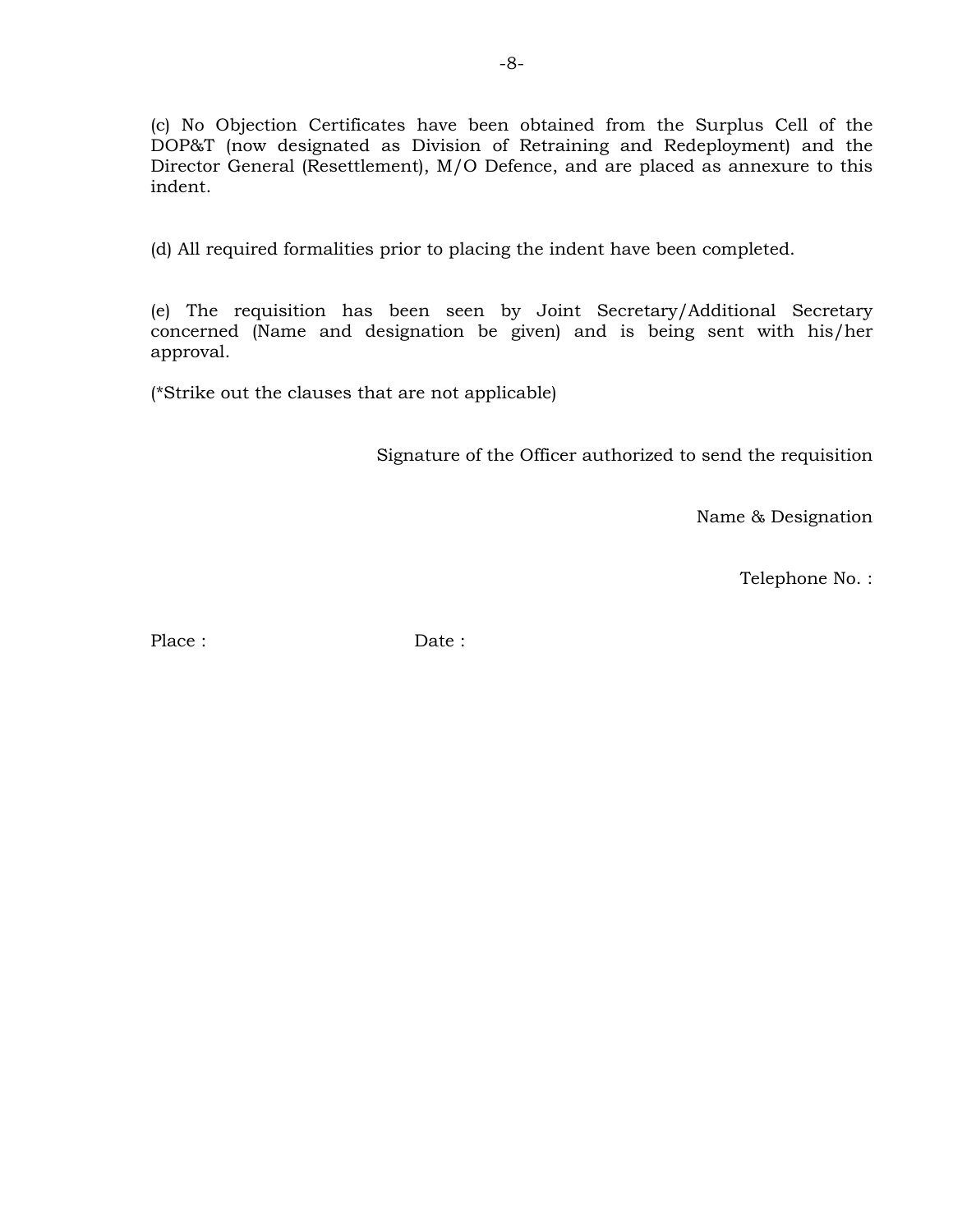## **Requisition for Recruitment by Selection-Check-List**

| Sl.<br>No. | Information to be provided                                                                                                                                                                                                                                                                                                                                                                                                                                                                                                                   | Item<br>No.    | Yes/No |
|------------|----------------------------------------------------------------------------------------------------------------------------------------------------------------------------------------------------------------------------------------------------------------------------------------------------------------------------------------------------------------------------------------------------------------------------------------------------------------------------------------------------------------------------------------------|----------------|--------|
| 1.         | Whether the requisition has been submitted in the<br>prescribed proforma?                                                                                                                                                                                                                                                                                                                                                                                                                                                                    |                | Yes/No |
| 2.         | Whether requisition has been signed in original<br>showing the name, designation and telephone<br>number of the requisitioning authority?                                                                                                                                                                                                                                                                                                                                                                                                    |                | Yes/No |
| 3.         | Whether the Requisitioning Authority is empowered<br>by the Administrative Ministry/Department to place<br>the Requisition with the UPSC directly?                                                                                                                                                                                                                                                                                                                                                                                           | -1             | Yes/No |
| 4.         | If yes, whether the relevant document/order has<br>been enclosed?                                                                                                                                                                                                                                                                                                                                                                                                                                                                            | -1             | Yes/No |
| 5.         | Whether brief particulars of the post have been<br>given in the required format about designation, pay<br>scale & total Emoluments (excluding HRA & CCA),<br>Group & Service Cadre and total number of posts<br>sanctioned (permanent and Temporary) have been<br>indicated as per Recruitment Rules?                                                                                                                                                                                                                                        | $\overline{2}$ | Yes/No |
| 6.         | Whether the existing vacancies and anticipated<br>vacancies upto one year from the date of requisition<br>have been included as per MHA OM No. $9/21/68$ -<br>dated 10.06.1969 read<br>with<br><b>RPS</b><br>OM.<br>No.<br>23/38/69-Estt (B) dated<br>13.03.1969<br>and<br>subsequent<br>amendments/instructions<br>thereto/thereunder?                                                                                                                                                                                                      | $\mathbf{3}$   | Yes/No |
| 7.         | Whether the reservation for SC, ST, OBC and EWS<br>has been worked out on the basis of general<br>principles for making and operating post-based<br>reservation roster as laid down in the DOP&T OM<br>No. 36012/2/96-Estt. (Res) dated 02.07.1997, and<br>newly recast group wise post-based reservation<br>roster register for direct recruitment in accordance<br>with format given in Annexure II, III, IV and V, as<br>the case may be, as mentioned in para 6 of DOP&T<br>No.<br>36039/1/2019-Estt (Res)<br>OM<br>dated<br>31.01.2019? | 3              | Yes/No |
| 8.         | Whether the requisition has been placed after $3$<br>scrutiny of all Direct Recruitment vacancies and<br>enforcing the reduction as per procedure given in<br>DOP&T<br>OM<br>No.<br>$2/8/2001$ -PIC, dated<br>the<br>16.05.2001, if the date of occurrence of vacancies is<br>prior to 31.03.2009?                                                                                                                                                                                                                                           |                | Yes/No |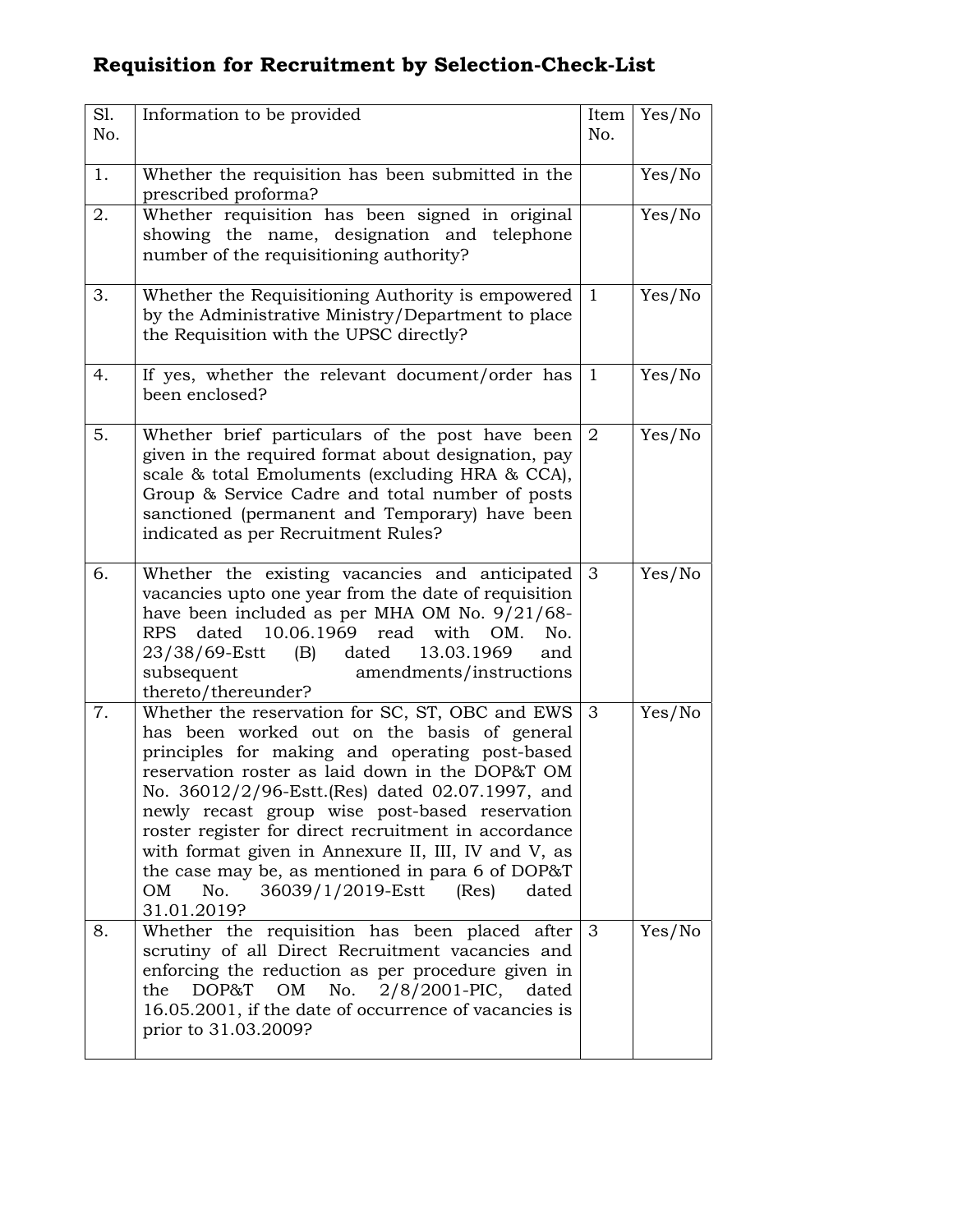| 9.  | Whether the reasons of occurrence of vacancies<br>have been indicated in the requisition along with<br>the date of occurrence?                                                                                                                                                                                                                                                                                                                                                                                  | $\mathbf{3}$   | Yes/No |
|-----|-----------------------------------------------------------------------------------------------------------------------------------------------------------------------------------------------------------------------------------------------------------------------------------------------------------------------------------------------------------------------------------------------------------------------------------------------------------------------------------------------------------------|----------------|--------|
| 10. | Whether the requirements of the Rights of 3<br>Persons with Disabilities Act, 2016 and the policy<br>relating to reservation for persons with<br>benchmark disabilities has been taken care of<br>while sending this requisition?                                                                                                                                                                                                                                                                               |                | Yes/No |
| 11. | Whether the suitability and reservation for<br>persons with benchmark disabilities has been<br>considered/ worked out on the basis of DOP&T<br>No. 36035/02/2017-Estt (Res) dated<br>OM<br>$15/01/2018$ , and have taken notice<br><sub>of</sub><br>amendments/reviews made from time to time by<br>the Department of Empowerment of Persons with<br>Disabilities (Ministry of Social Justice and<br>Empowerment) in respect of identification of<br>posts suitable for Persons with Benchmark<br>Disabilities? | 3              | Yes/No |
| 12. | If the vacancies are being requisitioned on<br>temporary basis, whether such vacancies would<br>exist for more than three years as per $M/o$ Home<br>OM No. $F.2/4/67$ -Estt.(B) dated<br>Affairs<br>08.06.1967 and subsequent amendments/<br>instructions thereto/thereunder ?                                                                                                                                                                                                                                 | $\overline{4}$ | Yes/No |
| 13. | Whether the details of<br>Court<br>cases/litigation/decisions have been mentioned<br>along with impact, if any?                                                                                                                                                                                                                                                                                                                                                                                                 | $5\phantom{1}$ | Yes/No |
| 14. | Whether it has been certified under NOTE that<br>the details of court cases, if any, arising after<br>sending the requisition and effect such court<br>case(s) may have on the requisition sent shall be<br>conveyed to the Commission immediately and<br>without fail?                                                                                                                                                                                                                                         | 5              | Yes/No |
| 15. | Whether complete details regarding Recruitment<br>Rules/ Service Rules viz notification, review etc.<br>have been mentioned completely?                                                                                                                                                                                                                                                                                                                                                                         | 6 &<br>7       | Yes/No |
| 16. | Whether certified copy of notified Recruitment<br>Rules/ Service Rules have been enclosed?                                                                                                                                                                                                                                                                                                                                                                                                                      | 6              | Yes/No |
| 17. | Whether the vacancies to be filled come under<br>Direct Recruitment quota as per the notified<br><b>Recruitment Rules?</b>                                                                                                                                                                                                                                                                                                                                                                                      | 8              | Yes/No |
| 18. | If the present requisition for direct recruitment is<br>on account of some other method of recruitment<br>having failed, whether the reference number and<br>of<br>the<br>Commission<br>advice<br>date<br>the<br>to<br>Ministry/Department<br>direct<br>to<br>resort<br>to<br>recruitment has been indicated and a copy of the<br>same has been enclosed?                                                                                                                                                       | 9              | Yes/No |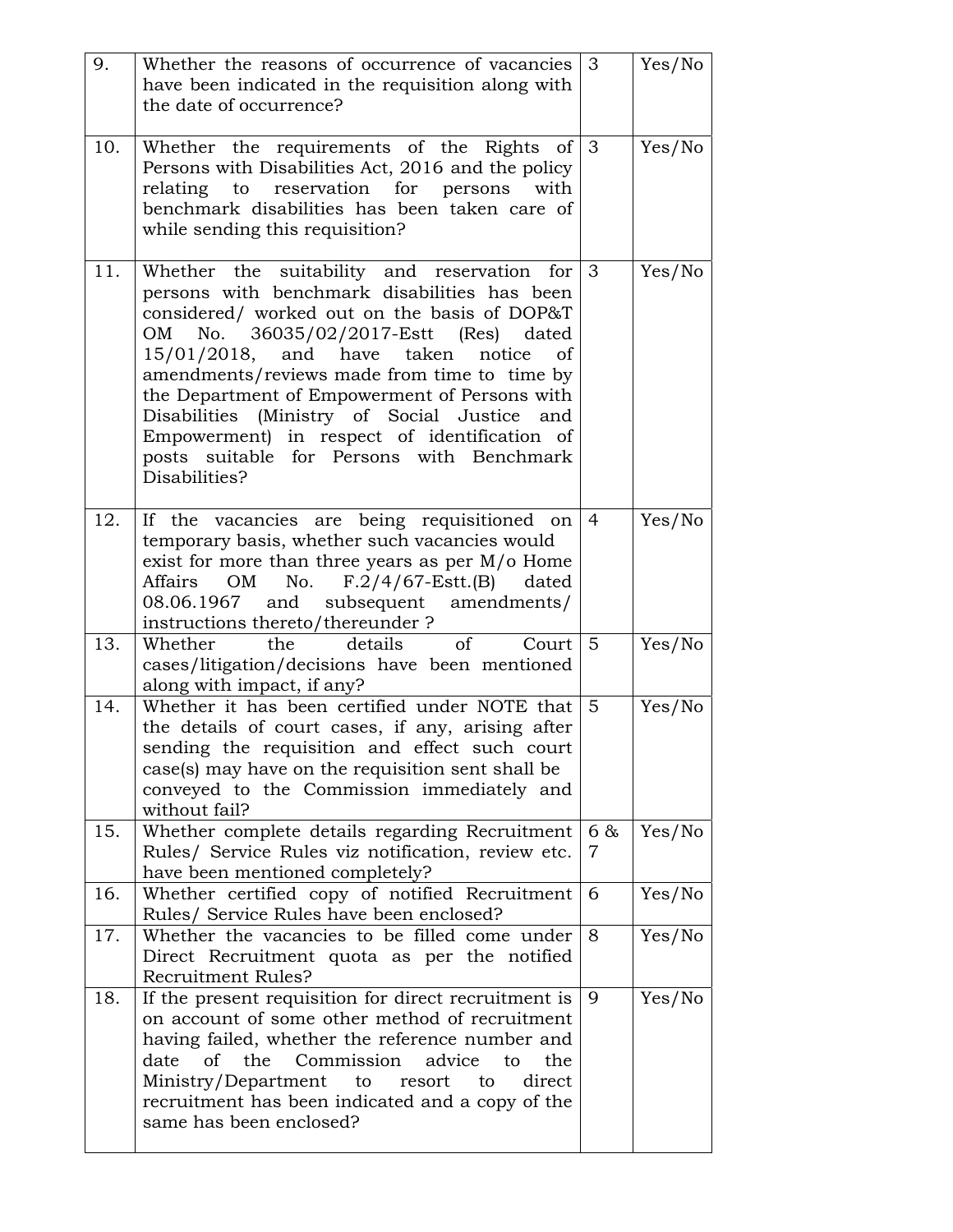| 19.<br>20. | Whether the Essential and Desirable<br>Qualification details have been worked out in a<br>clear and comprehensive manner in accordance<br>with the Notified Recruitment Rules/ Service<br>Rules?<br>In case, the above indicated Educational                                                                          | 10<br>10 | Yes/No |
|------------|-----------------------------------------------------------------------------------------------------------------------------------------------------------------------------------------------------------------------------------------------------------------------------------------------------------------------|----------|--------|
|            | Qualification includes the term "or equivalent",<br>whether the exhaustive list of equivalent<br>Educational Qualifications has been provided in<br>consultation with the Commission?                                                                                                                                 |          | Yes/No |
| 21.        | case, the above indicated Experience<br>In<br>Qualification is not clear/ambiguous or not<br>quantified or not clearly prescribed the specific<br>area(s) in which the experience is required,<br>whether the same has been redefined explicitly<br>and clearly in consultation with the Commission?                  | 10       | Yes/No |
| 22.        | Whether the Age Limit and Relaxations are as per<br>Notified Recruitment Rules/Service Rules and<br>extant instruction of Govt. of India on the<br>subject?                                                                                                                                                           | 11       | Yes/No |
| 23.        | In case, the Age relaxation under any Specific<br>provisions/ Special circumstances/ Court orders<br>have been indicated, whether the copies of notes/<br>correspondence/ decision obtaining<br>prior<br>concurrence of the DOP&T/ Home Ministry and<br>prior consultation with the Commission have<br>been enclosed? | 11       | Yes/No |
| 24.        | Whether the Period of Probation, Place of Posting $ 12\rangle$<br>and other details etc. are as per Notified<br>Recruitment Rules/ Service Rules and extant<br>instructions of Govt. of India on the subject?                                                                                                         | &<br>14  | Yes/No |
| 25.        | Whether duties have been indicated in brief not<br>exceeding 40 words?                                                                                                                                                                                                                                                | 13       | Yes/No |
| 26.        | Whether information on any other requirement or<br>conditions not covered above has been given, if<br>any?                                                                                                                                                                                                            | 16       | Yes/No |
| 27.        | recruitment<br>direct<br>If -<br>made<br>earlier<br>was<br>for<br>identical posts, whether the reference and date of<br>the latest communication from the Commission<br>(including in-fructuous case) has been indicated?                                                                                             | 17       | Yes/No |
| 28.        | If the present requisition is within six months<br>from the previous one, whether satisfactory<br>reason(s) has/have been indicated?                                                                                                                                                                                  | 17       | Yes/No |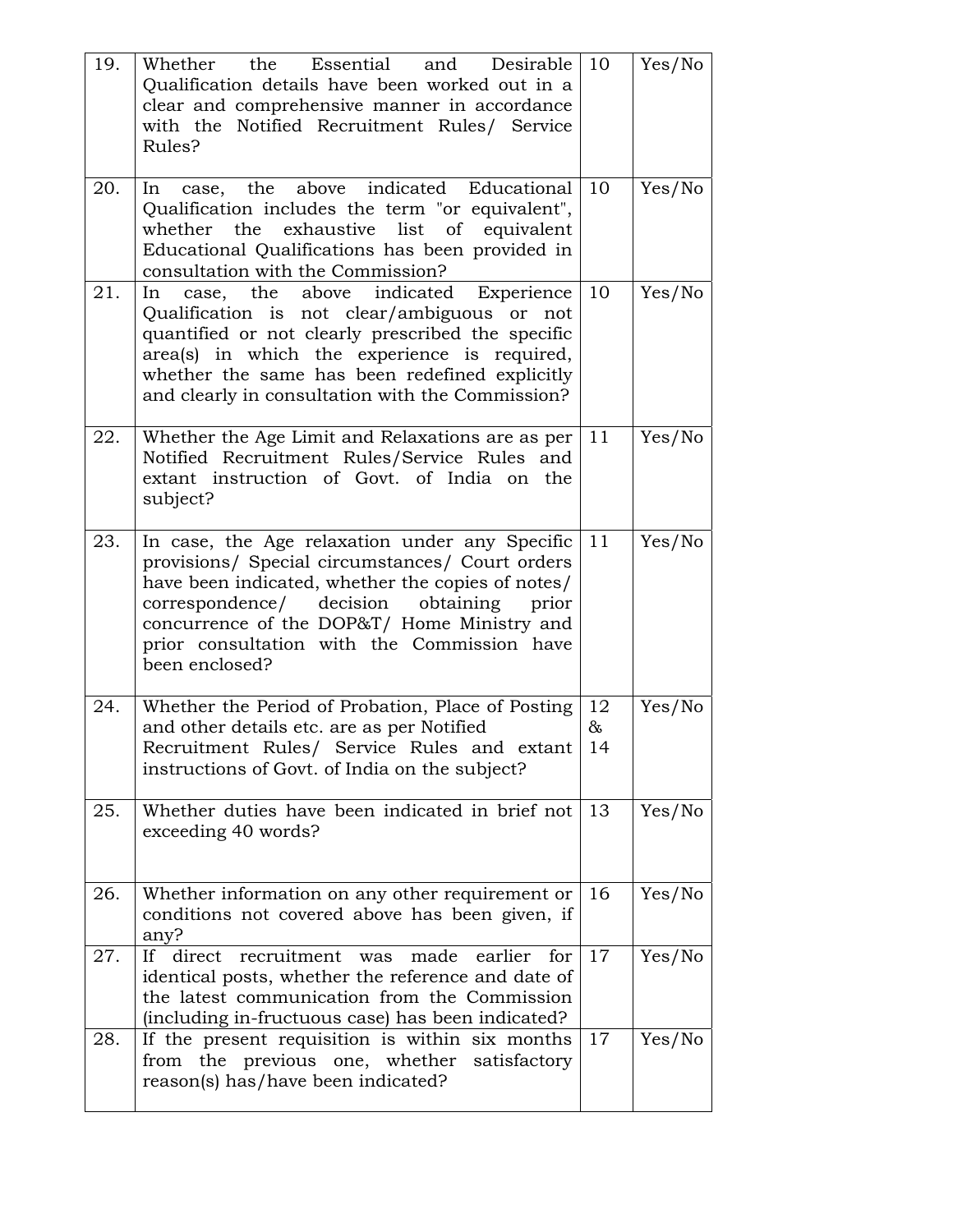| 29. | Whether the name, address & telephone number<br>of the Ministry's Representative with whom the<br>proposal (s) is to be discussed has been<br>indicated?                                                                                                             | 18 | Yes/No |
|-----|----------------------------------------------------------------------------------------------------------------------------------------------------------------------------------------------------------------------------------------------------------------------|----|--------|
| 30. | Whether the clauses which are not applicable<br>have been crossed?                                                                                                                                                                                                   | 19 | Yes/No |
| 31. | Whether No Objection Certificates have been<br>obtained from the Surplus Cell of the DOP&T<br>(now designated as Division of Retraining and<br>Redeployment) and the Director General<br>(Resettlement), M/O Defence, and placed as<br>annexure to this requisition? | 19 | Yes/No |
| 32. | Whether all required relevant certificates have<br>been enclosed along with the requisition?                                                                                                                                                                         | 19 | Yes/No |
| 33. | Whether the name of the officer not below the<br>level of Joint Secretary/Additional Secretary<br>concerned, who has approved the requisition, has<br>been indicated?                                                                                                | 19 | Yes/No |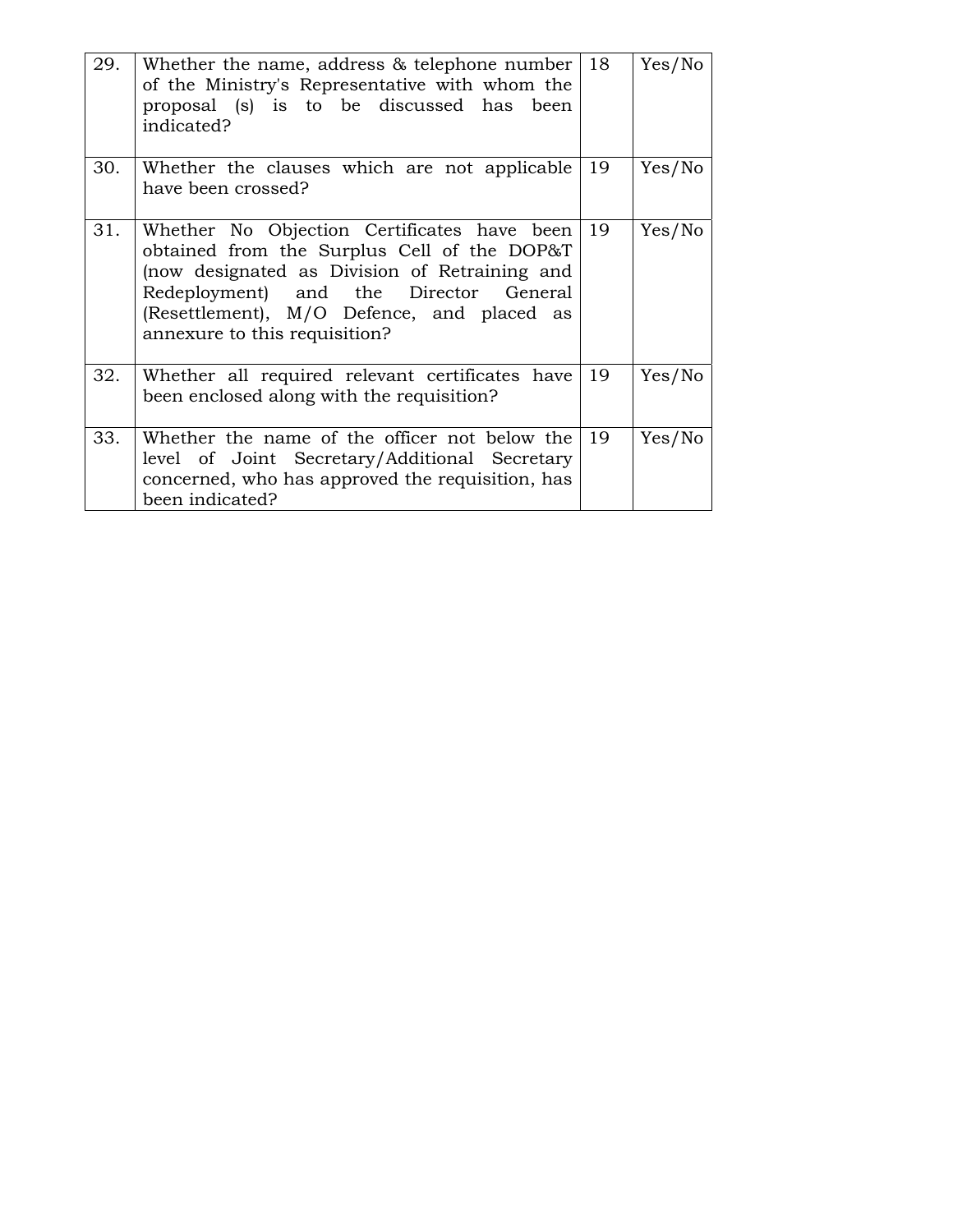Following details in respect of Suitability/ Reservation of the posts for Persons with Benchmark Disabilities (PwBDs) are to be given:

**Note:** As per Section 2 (r) of Persons with Disabilities Act, 2016, "Persons with benchmark disability" means a person with not less than forty percent of a specified disability where specified disability has not been defined in measurable terms and includes a person with disability where specified disability has been defined in measureable terms, as certified by the certifying authority. Further, post can be reserved for PwBDs only if the same is identified suitable for PwBDs of the relevant category.

| Horizontal Reservation              |       |                                                                                                                                                     | Permanent | Temporary | Total |
|-------------------------------------|-------|-----------------------------------------------------------------------------------------------------------------------------------------------------|-----------|-----------|-------|
| Persons<br>with<br><b>Benchmark</b> | (i)   | Blindness and low<br>vision                                                                                                                         |           |           |       |
| <b>Disabilities</b><br>(PwBDs)      | (ii)  | Deaf and hard of<br>hearing                                                                                                                         |           |           |       |
|                                     | (iii) | Locomotor<br>Disability<br>including Cerebral<br>Palsy,<br>Leprosy<br>Cured, Dwarfism,<br>Acid<br>Attack<br>Victims<br>and<br>Muscular<br>Dystrophy |           |           |       |
|                                     | (iv)  | Autism,<br>Intellectual<br>Disability, Specific<br>Learning Disability<br>and Mental Illness;                                                       |           |           |       |
|                                     | (v)   | Multiple<br><b>Disabilities</b><br>from<br>amongst persons<br>under clauses (i) to<br>(iv) including deaf-<br>blindness                             |           |           |       |

## **A) Number of Vacancy: Horizontal Reservation**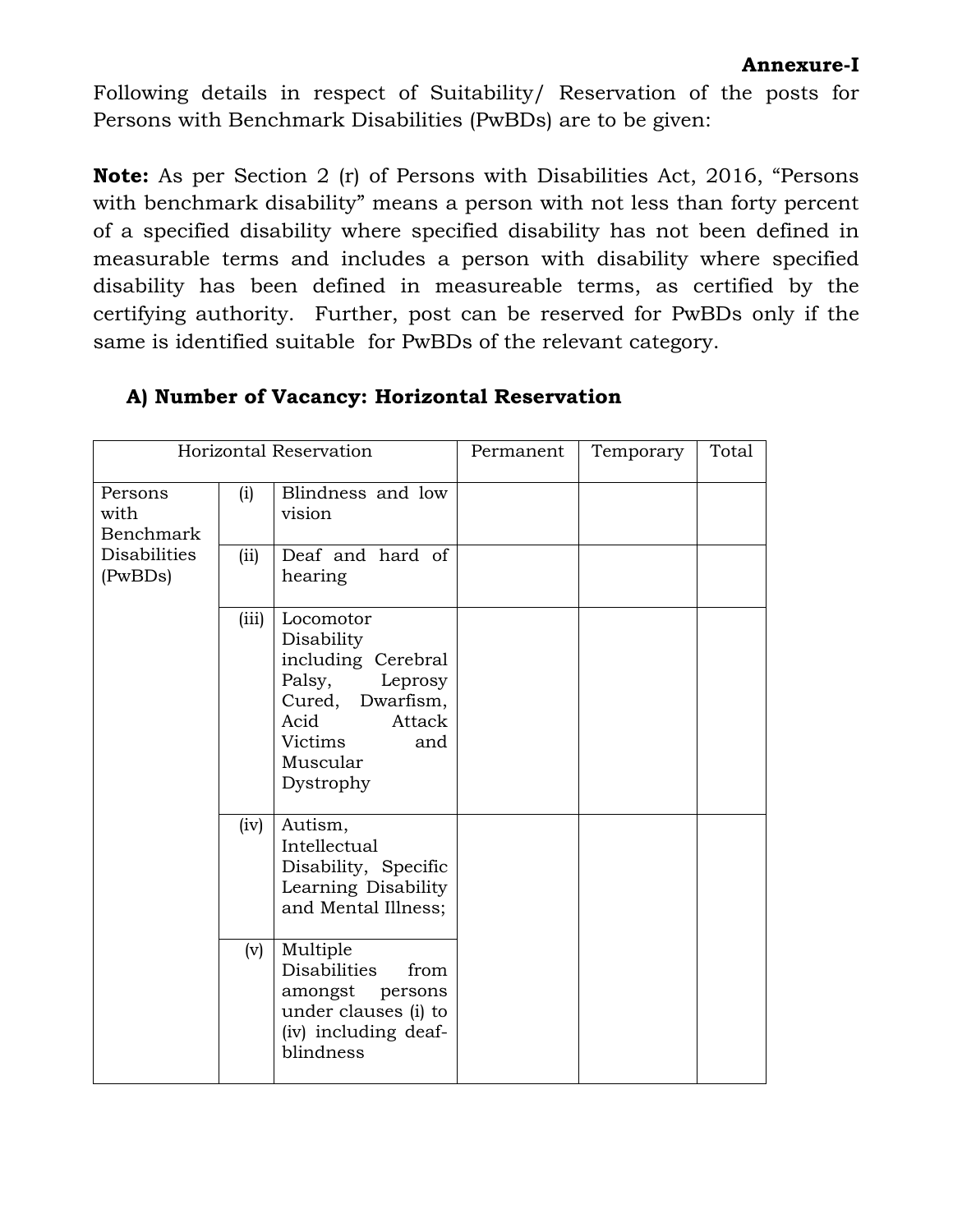## **ANNEXURE-II**

# **B) Functional Requirements**

| S1.                 | <b>Functional Requirements</b> | Yes/No |
|---------------------|--------------------------------|--------|
| $\mathbf{i})$       | S - Sitting                    |        |
| ii)                 | ST - Standing                  |        |
| iii)                | W - Walking                    |        |
| iv)                 | <b>BN</b> - Bending            |        |
| $\mathbf{v})$       | CRL - Crawling                 |        |
| $\operatorname{vi}$ | CL - Climbing                  |        |
| vii)                | JU - Jumping                   |        |
| viii)               | L - Lifting                    |        |
| ix)                 | KC – Kneeling & Crouching      |        |
| $\mathbf{x}$        | RW - Reading & Writing         |        |
| xi)                 | MF – Manipulation by Fingers   |        |
| xii)                | PP – Pulling and Pushing       |        |
| xiii)               | SE - Seeing                    |        |
| xiv)                | C - Communication              |        |
| xv                  | H - Hearing                    |        |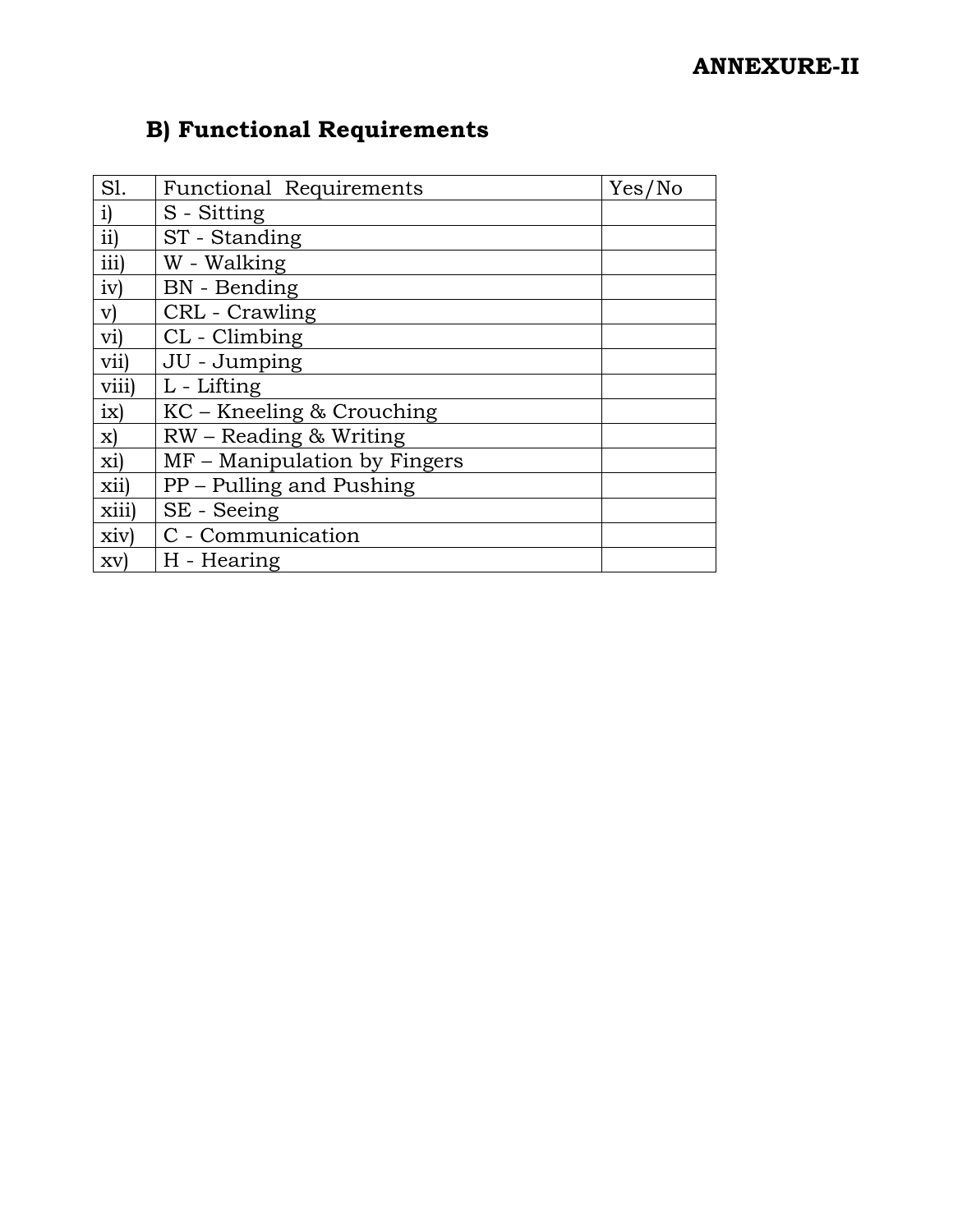| S1<br>No.          | <b>PwBD Category</b>                      | <b>PwBD Sub-Category</b>                                           |                     |                   | Suitability<br>(Yes/No) | Reservation<br>(Yes/No) |
|--------------------|-------------------------------------------|--------------------------------------------------------------------|---------------------|-------------------|-------------------------|-------------------------|
| i.                 | Locomotor                                 | BL-Both legs affected but not arms                                 |                     |                   |                         |                         |
|                    | Disability                                | <b>BA-Both arms</b>                                                |                     | Impaired<br>Reach |                         |                         |
| including Cerebral |                                           | affected                                                           |                     | Weakness of Grip  |                         |                         |
|                    | Palsy, Leprosy                            |                                                                    |                     |                   |                         |                         |
|                    | Cured, Dwarfism,                          | OL-One leg                                                         |                     | Impaired          |                         |                         |
|                    | Acid Attack<br>Victims and                | affected                                                           | Reach               |                   |                         |                         |
|                    | Muscular                                  | $(R \text{ or } L)$                                                |                     | Weakness of       |                         |                         |
|                    | Dystrophy.                                |                                                                    | Grip<br>Ataxic      |                   |                         |                         |
|                    |                                           | OA-One arm                                                         |                     |                   |                         |                         |
|                    | Impaired<br>affected<br>Reach             |                                                                    |                     |                   |                         |                         |
|                    | Weakness of<br>$(R \text{ or } L)$        |                                                                    |                     |                   |                         |                         |
|                    |                                           |                                                                    | Grip                |                   |                         |                         |
|                    |                                           |                                                                    | Ataxic              |                   |                         |                         |
|                    |                                           | BH-Stiff back and hips                                             |                     |                   |                         |                         |
|                    |                                           | (cannot sit or stoop)                                              |                     |                   |                         |                         |
|                    |                                           | BLA- Both legs and both arms                                       |                     |                   |                         |                         |
|                    |                                           | affected                                                           |                     |                   |                         |                         |
|                    | <b>BLOA</b> - Both Legs and One Arm       |                                                                    |                     |                   |                         |                         |
|                    |                                           | OLA-One                                                            | One Leg             | Impaired          |                         |                         |
|                    |                                           | Leg and                                                            | $(R \text{ or } L)$ | Reach             |                         |                         |
|                    |                                           | One Arm                                                            |                     | Weakness          |                         |                         |
|                    |                                           | Affected                                                           |                     | of Grip           |                         |                         |
|                    |                                           |                                                                    |                     | Ataxic            |                         |                         |
|                    |                                           |                                                                    | One                 | Impaired          |                         |                         |
|                    |                                           |                                                                    | Arm                 | Reach<br>Weakness |                         |                         |
|                    |                                           |                                                                    | $(R \text{ or } L)$ |                   |                         |                         |
|                    |                                           |                                                                    |                     | of Grip<br>Ataxic |                         |                         |
|                    |                                           | CP- Cerebral Palsy                                                 |                     |                   |                         |                         |
|                    |                                           | LC-Leprosy Cured                                                   |                     |                   |                         |                         |
|                    |                                           | DW-Dwarfism                                                        |                     |                   |                         |                         |
|                    |                                           | <b>AAV- Acid Attack Victims</b>                                    |                     |                   |                         |                         |
|                    |                                           | MDY- Muscular Dystrophy                                            |                     |                   |                         |                         |
| ii.                | Blindness and                             | <b>B-Blind</b>                                                     |                     |                   |                         |                         |
|                    | Low Vision                                | LV-Low Vision                                                      | HH-Hard of Hearing  |                   |                         |                         |
| iii.               | Deaf and Hard of                          | D-Deaf                                                             |                     |                   |                         |                         |
|                    | Hearing                                   |                                                                    |                     |                   |                         |                         |
| iv.                | Autism,                                   | <b>ASD - Autism Spectrum Disorder</b><br>$(M = Mild, MOD = Model)$ |                     |                   |                         |                         |
|                    | Intellectual<br>Disability,               | ID - Intellectual Disability                                       |                     |                   |                         |                         |
|                    | Specific<br>Learning<br>Disability<br>and | SLD-Specific Learning Disability                                   |                     |                   |                         |                         |
|                    | Mental Illness;                           | MI - Mental Illness                                                |                     |                   |                         |                         |

# **C) Functional Classifications**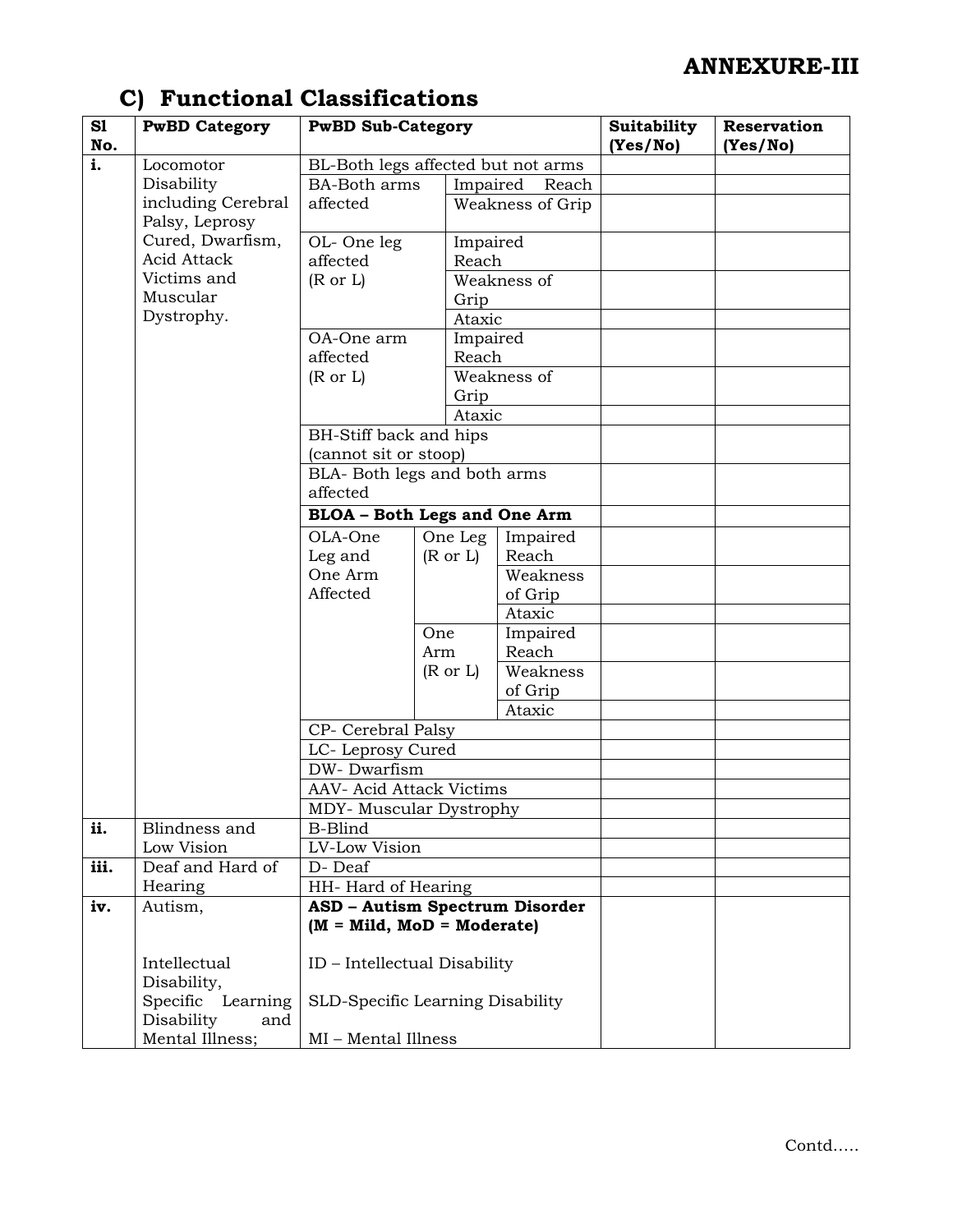| S1<br>No. | <b>PwBD Category</b>                                                                                                            | <b>PwBD Sub-Category</b>          | Suitability<br>(Yes/No) | Reservation<br>(Yes/No) |
|-----------|---------------------------------------------------------------------------------------------------------------------------------|-----------------------------------|-------------------------|-------------------------|
| v.        | Multiple<br><b>Disabilities</b><br>from<br>amongst<br>persons<br>under clauses (i)<br>including<br>(iv)<br>to<br>deaf-blindness | <b>MD - Multiple Disabilities</b> |                         |                         |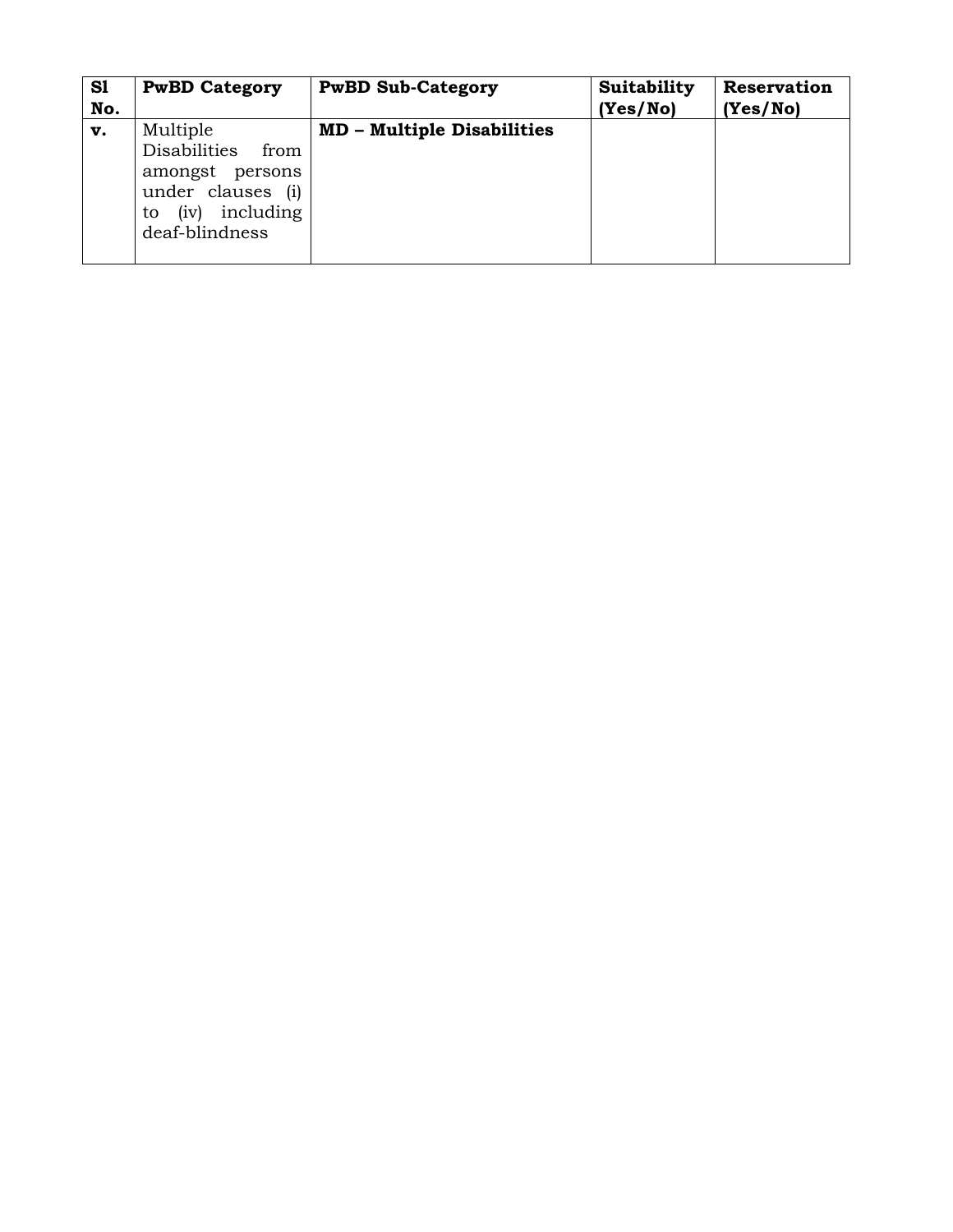### ADVERTISMENT DETAILS

| Post         |     |     |                        |           |       |                                                          |     |     |                 |
|--------------|-----|-----|------------------------|-----------|-------|----------------------------------------------------------|-----|-----|-----------------|
| Organisation |     |     |                        |           |       |                                                          |     |     |                 |
| Department   |     |     |                        |           |       |                                                          |     |     |                 |
| Ministry     |     |     |                        |           |       |                                                          |     |     |                 |
| No. of Post  | Gen | EWS | $\vert$ OBC $\vert$ SC | <b>ST</b> | Total | Persons with<br><b>Benchmark</b><br>Disabilities (PwBDs) |     |     |                 |
|              |     |     |                        |           |       | (a)                                                      | (b) | (c) | (d)<br>$\&$ (e) |
|              |     |     |                        |           |       |                                                          |     |     |                 |

Persons with Benchmark Disabilities (PwBDs)\* - Horizontal Reservation

- (a) Blindness and low vision;
- (b) Deaf and hard of hearing;
- (c) Locomotor disability including cerebral palsy, leprosy cured, dwarfism, acid attack victims and muscular dystrophy;
- (d) Autism, intellectual disability, specific learning disability and mental illness;
- (e) Multiple disabilities from amongst persons under clauses (a) to (d) including deaf-blindness

## Recruitment Case

| Advt.<br>No. | No. | Reference   Advt. Date   Year of<br>(Opening)<br>Date) | Recruitment | Closing Date   Closing Date<br>(Application<br>Online) | $\vert$ (Document's<br>Upload) |
|--------------|-----|--------------------------------------------------------|-------------|--------------------------------------------------------|--------------------------------|
|              |     |                                                        |             |                                                        |                                |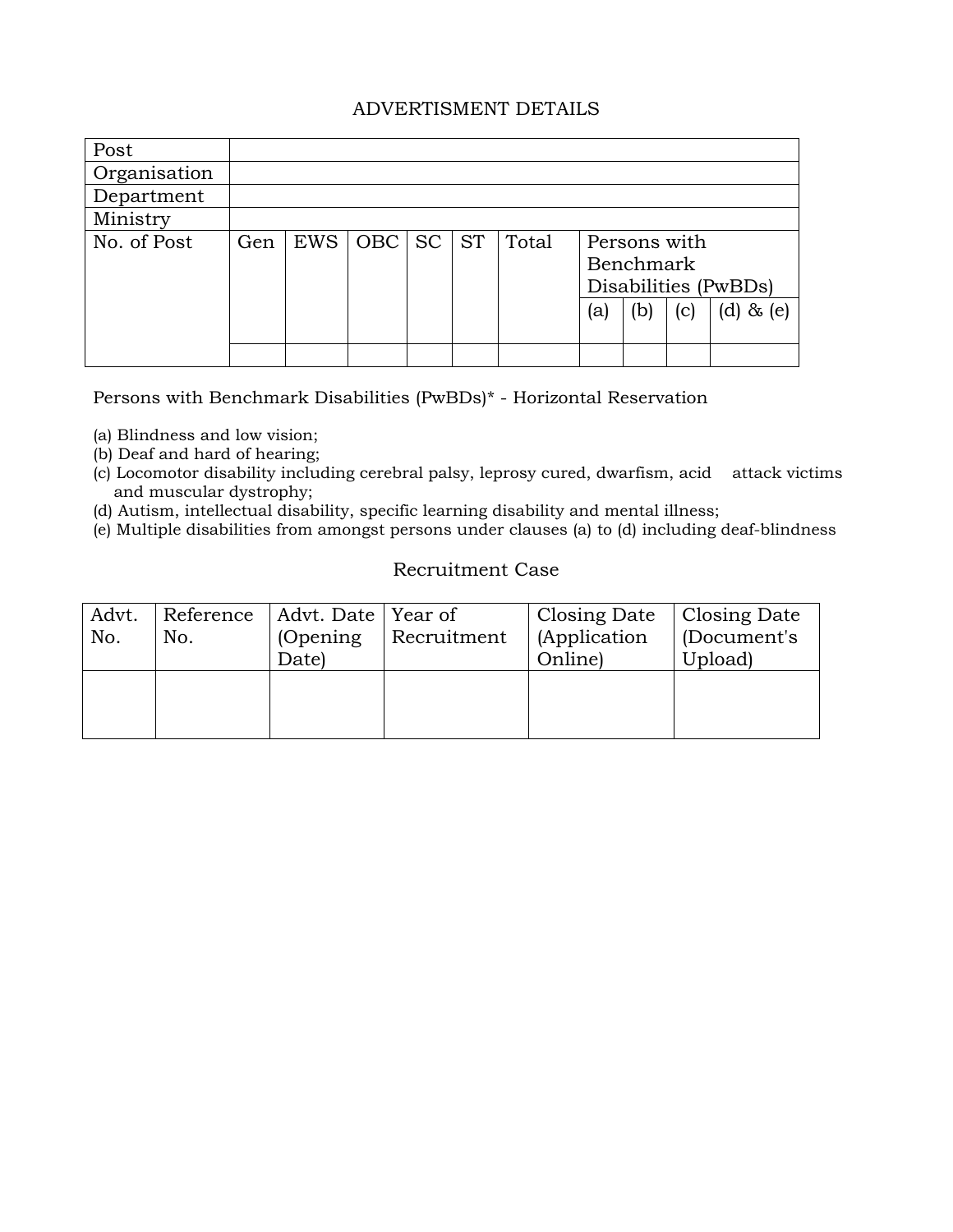| 1. PwBDs Suitablity: 40%<br>2. PwBDs Reservation: 40% |                                                                                                                                          |                                                                                                                                                                                                                                                                                                                                                                                                                 |                      |                      |
|-------------------------------------------------------|------------------------------------------------------------------------------------------------------------------------------------------|-----------------------------------------------------------------------------------------------------------------------------------------------------------------------------------------------------------------------------------------------------------------------------------------------------------------------------------------------------------------------------------------------------------------|----------------------|----------------------|
| S1<br>No.                                             | PwBDs Type                                                                                                                               | <b>PwBD</b> Type                                                                                                                                                                                                                                                                                                                                                                                                | Suitability<br>(Y/N) | Reservation<br>(Y/N) |
| (a)                                                   | Blindness and Low<br>Vision                                                                                                              | <b>B-</b> Blind<br>LV-Low Vision                                                                                                                                                                                                                                                                                                                                                                                |                      |                      |
| (b)                                                   | Deaf and Hard of<br>Hearing                                                                                                              | D-Deaf<br>HH-Hard of Hearing                                                                                                                                                                                                                                                                                                                                                                                    |                      |                      |
| (c)                                                   | Locomotor Disability<br>including:<br>Cerebral Palsy,<br>Leprosy Cured,<br>Dwarfism,<br><b>Acid Attack Victims</b><br>Muscular Dystrophy | BL-Both legs affected but<br>not arms<br>BA- Both arms affected<br>OL- One leg affected (R or L)<br>OA- One arm affected (R or L)<br>BH- Stiff back and hips (can<br>not sit or stoop)<br>BLA-Both legs and both<br>arms affected<br>OLA- One leg and One arm<br>affected<br><b>BLOA</b> - Both Legs and One<br>Arm<br>CP- Cerebral Palsy<br>LC-Leprosy Cured<br>DW-Dwarfism<br><b>AAV- Acid Attack Victims</b> |                      |                      |
| (d)                                                   | (i) Autism,<br>Intellectual<br>Disability,<br>Specific Learning<br>Disability,<br><b>Mental Illness</b>                                  | MDy-Muscular Dystrophy<br><b>ASD- Autism Spectrum</b><br>Disorder (M=Mild,<br><b>MoD=Moderate)</b><br>ID- Intellectual Disability<br>SLD-Specific Learning<br>Disability<br>MI- Mental Illness                                                                                                                                                                                                                  |                      |                      |
| (e)                                                   | Multiple disabilities<br>from amongst<br>persons under<br>clauses (a) to (d)<br>including deaf-<br>blindness                             | <b>MD - Multiple Disabilities</b>                                                                                                                                                                                                                                                                                                                                                                               |                      |                      |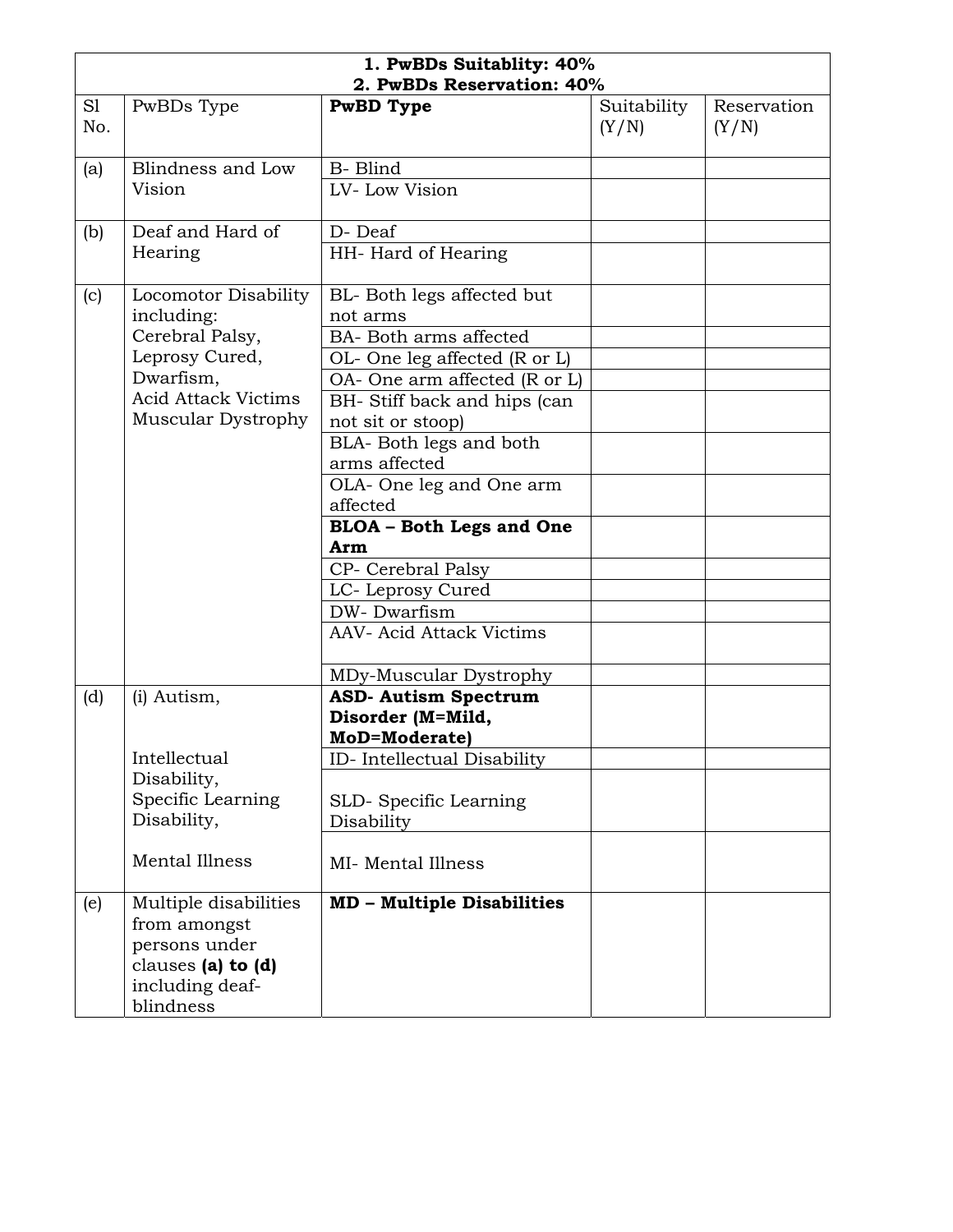| 3. Age limit for different Categories (in years) |             |  |
|--------------------------------------------------|-------------|--|
| Category Name                                    | Maximum Age |  |
| <b>GEN</b>                                       |             |  |
| <b>EWS</b>                                       |             |  |
| OBC                                              |             |  |
| $\overline{SC}$                                  |             |  |
| <b>ST</b>                                        |             |  |
| PH                                               |             |  |
| Lower Age Limit for all categories : 18          |             |  |

| 4. Age Relaxation for Additional Govt Departments |                                                                                                      |  |
|---------------------------------------------------|------------------------------------------------------------------------------------------------------|--|
| Additional Department for Age<br>Relaxation       | • Municipal Corporation of Delhi<br>• Delhi Jal Board<br>$\bullet$ NDMC<br>• Other State Governments |  |

| 5. Educational Qualification              |                                                             |
|-------------------------------------------|-------------------------------------------------------------|
| Instructions Message to the<br>Candidates | Kindly note the Educational<br>Qualification for the post - |
| Dynamic Warning to the Candidates         |                                                             |

|                                                                                                                                                                                             | 6. Professional Registration |
|---------------------------------------------------------------------------------------------------------------------------------------------------------------------------------------------|------------------------------|
| Registration/Enrolment/Membership                                                                                                                                                           | Requirement Type             |
| Allopathy<br>Ayurveda/Unani<br>$\bullet$<br>Homeopathy<br>Architecture<br>Law<br>Veterinary Council of India<br>Dental<br>Chartered Accountants/<br>$\bullet$<br><b>Company Secretaries</b> | Essential/Desirable          |
| Instructions Message to the<br>Candidates                                                                                                                                                   |                              |
| Dynamic Warning to the Candidates                                                                                                                                                           |                              |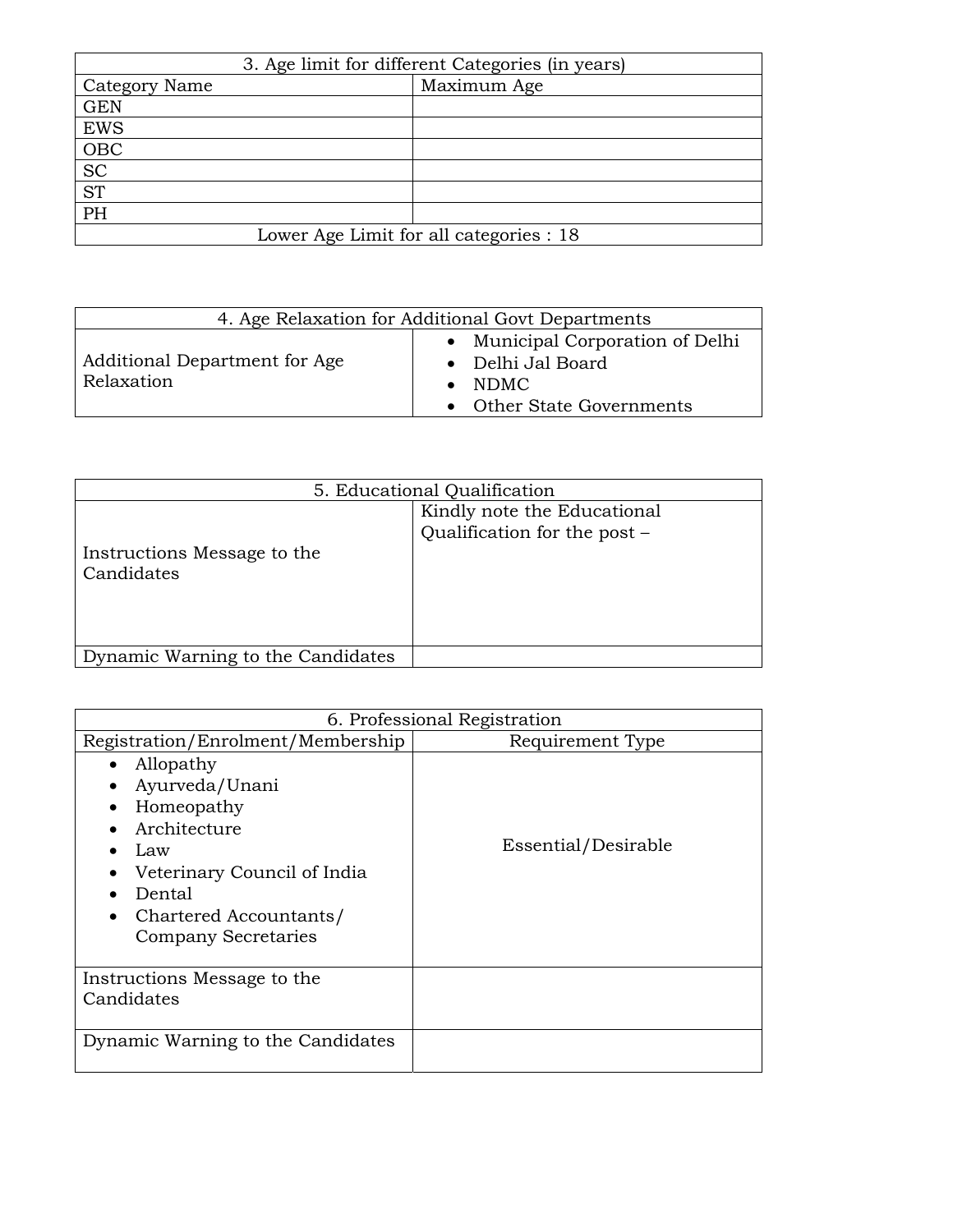| 7. Language                               |                     |  |
|-------------------------------------------|---------------------|--|
| Language                                  | Requirement Type    |  |
| Instructions Message to the<br>Candidates | Essential/Desirable |  |
| Dynamic Warning to the Candidates         |                     |  |

|                                        | 8. Publication                   |                     |
|----------------------------------------|----------------------------------|---------------------|
| Min. No. of Publication                | Nature/Subject of<br>Publication | Requirement Type    |
|                                        |                                  | Essential/Desirable |
| Instructions Message to the Candidates |                                  |                     |
| Dynamic Warning to the Candidates      |                                  |                     |

| 9. NET                                 |                     |  |
|----------------------------------------|---------------------|--|
| Net Qualification Type                 |                     |  |
|                                        | Essential/Desirable |  |
| Instructions Message to the Candidates |                     |  |
| Dynamic Warning to the Candidates      |                     |  |

| 10. GATE                               |                     |  |
|----------------------------------------|---------------------|--|
| <b>GATE</b> Qualification Type         |                     |  |
|                                        | Essential/Desirable |  |
| Instructions Message to the Candidates |                     |  |
| Dynamic Warning to the Candidates      |                     |  |

| 11. CONFERENCE                         |                     |  |
|----------------------------------------|---------------------|--|
| Conference Type                        |                     |  |
|                                        |                     |  |
| National                               | Essential/Desirable |  |
| International                          | Essential/Desirable |  |
| Instructions Message to the Candidates |                     |  |
| Dynamic Warning to the Candidates      |                     |  |
|                                        |                     |  |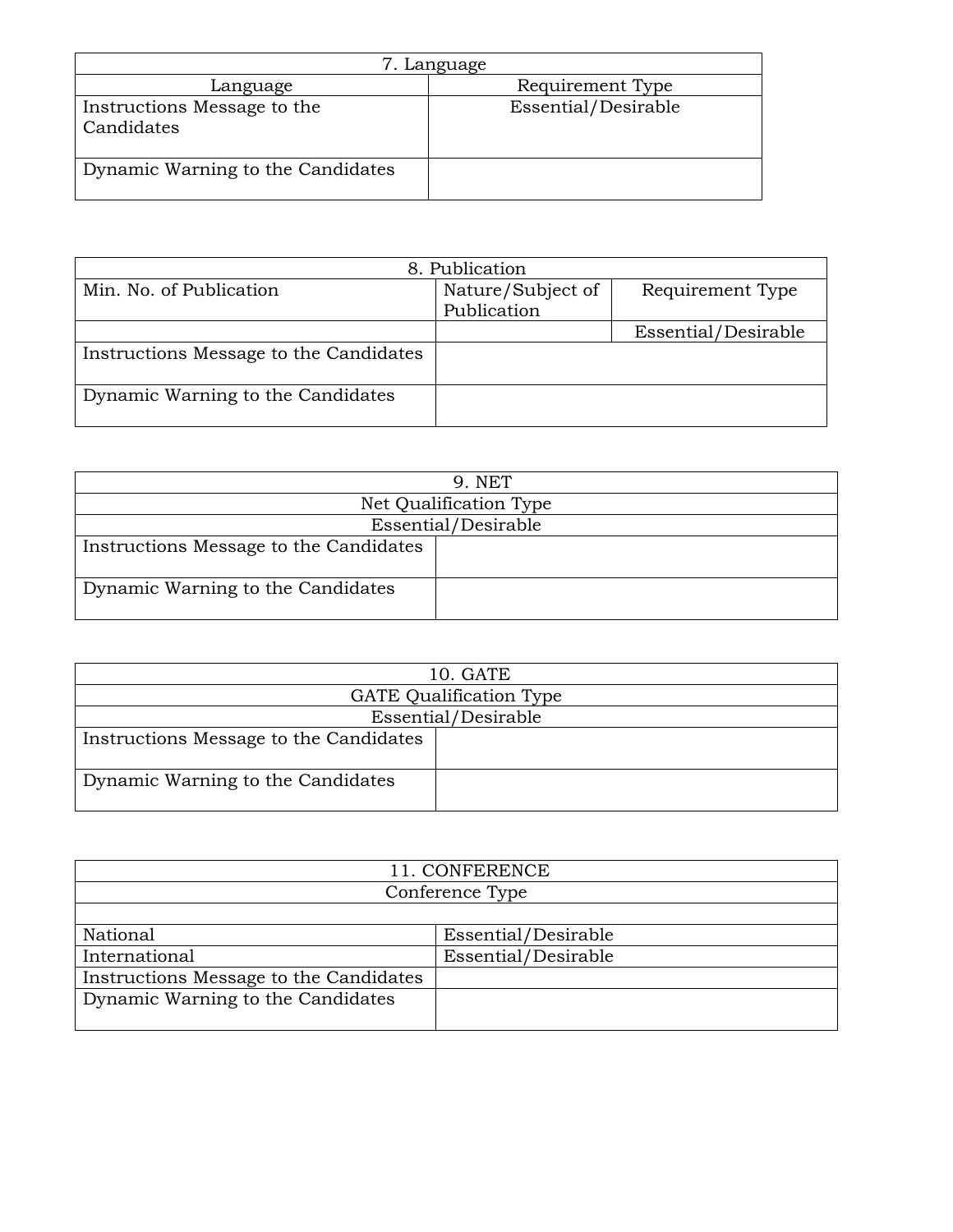| 12. Internship                         |                 |  |
|----------------------------------------|-----------------|--|
|                                        | Internship Type |  |
| Essential/Desirable                    |                 |  |
| Instructions Message to the Candidates |                 |  |
| Dynamic Warning to the Candidates      |                 |  |

| 13. Experience                         |                                                                                 |
|----------------------------------------|---------------------------------------------------------------------------------|
| Total Length of Experience             | Years                                                                           |
| Requirement Type                       | Essential/Desirable                                                             |
| <b>Experience Category</b>             | General                                                                         |
|                                        | Experience Acquired During DNB/<br>DM/M.Ch. Course                              |
|                                        | <b>Experience as practicing Advocates</b><br>$\bullet$                          |
|                                        | Kindly fill your practical experience details<br>in the following fields only:- |
| Instructions Message to the Candidates |                                                                                 |
|                                        |                                                                                 |
| Dynamic Warning to the Candidates      |                                                                                 |

| 14. Desirable Qualification            |                                             |
|----------------------------------------|---------------------------------------------|
| Requirement/Type/Declaration           | Essential/Desirable                         |
| Instructions Message to the Candidates | Kindly note the Desirable Qualification for |
|                                        | the post:-                                  |
|                                        |                                             |
|                                        |                                             |
|                                        |                                             |
| Dynamic Warning to the Candidates      |                                             |
|                                        |                                             |